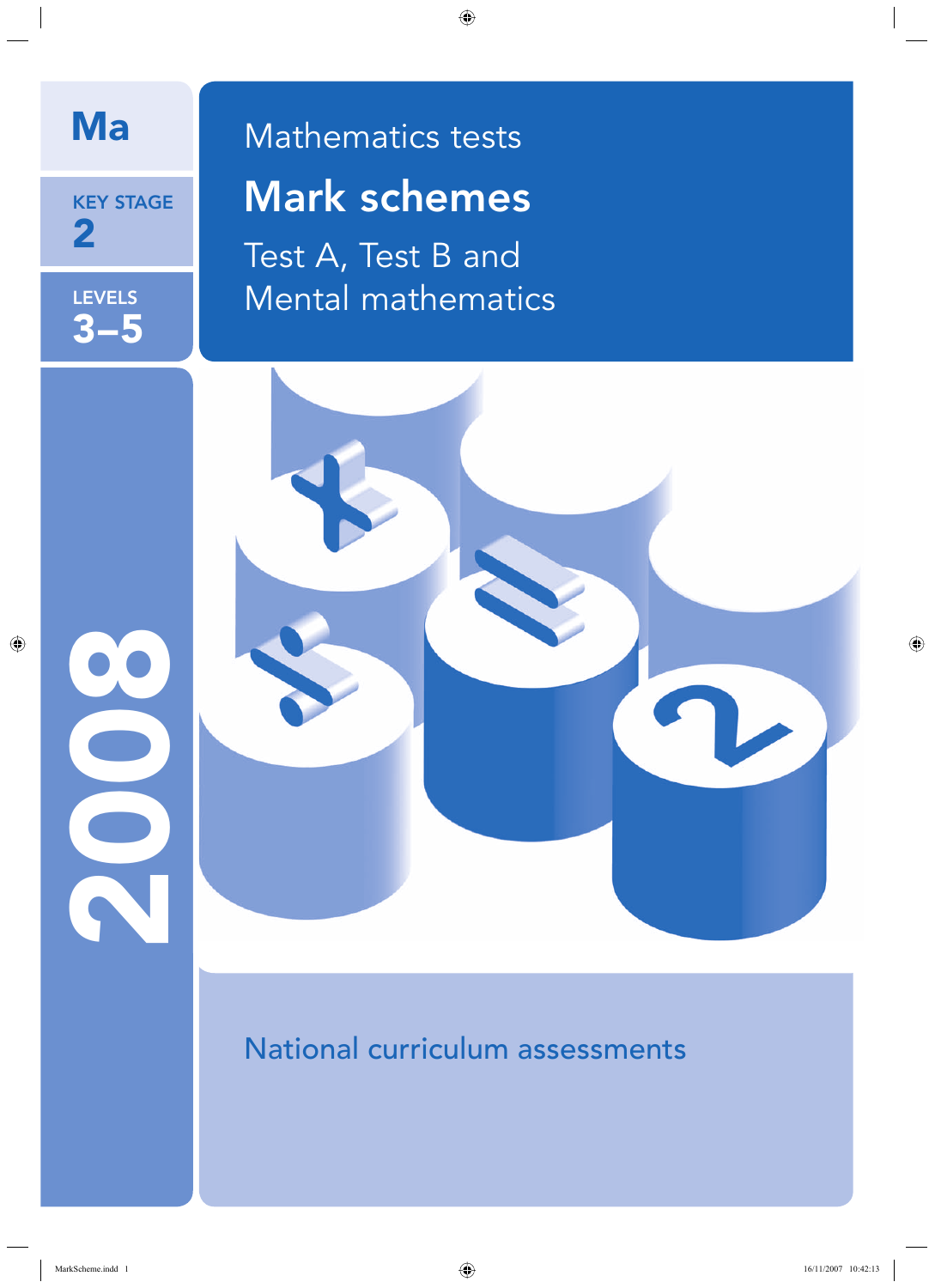QCA wishes to make its publications widely accessible. Please contact us if you have any specific accessibility requirements.

First published 2008

© Qualifications and Curriculum Authority 2008

ISBN 1-84721-508-4

Reproduction, storage, adaptation or translation, in any form or by any means, of this publication is prohibited without prior written permission of the publisher, unless within the terms of licences issued by the Copyright Licensing Agency. Excerpts may be reproduced for the purpose of research, private study, criticism or review, or by educational institutions solely for educational purposes, without permission, providing full acknowledgement is given.

Produced in Great Britain by the Qualifications and Curriculum Authority under the authority and superintendence of the Controller of Her Majesty's Stationery Office and Queen's Printer of Acts of Parliament.

The Qualifications and Curriculum Authority is an exempt charity under Schedule 2 of the Charities Act 1993.

Qualifications and Curriculum Authority 83 Piccadilly London W1J 8QA www.qca.org.uk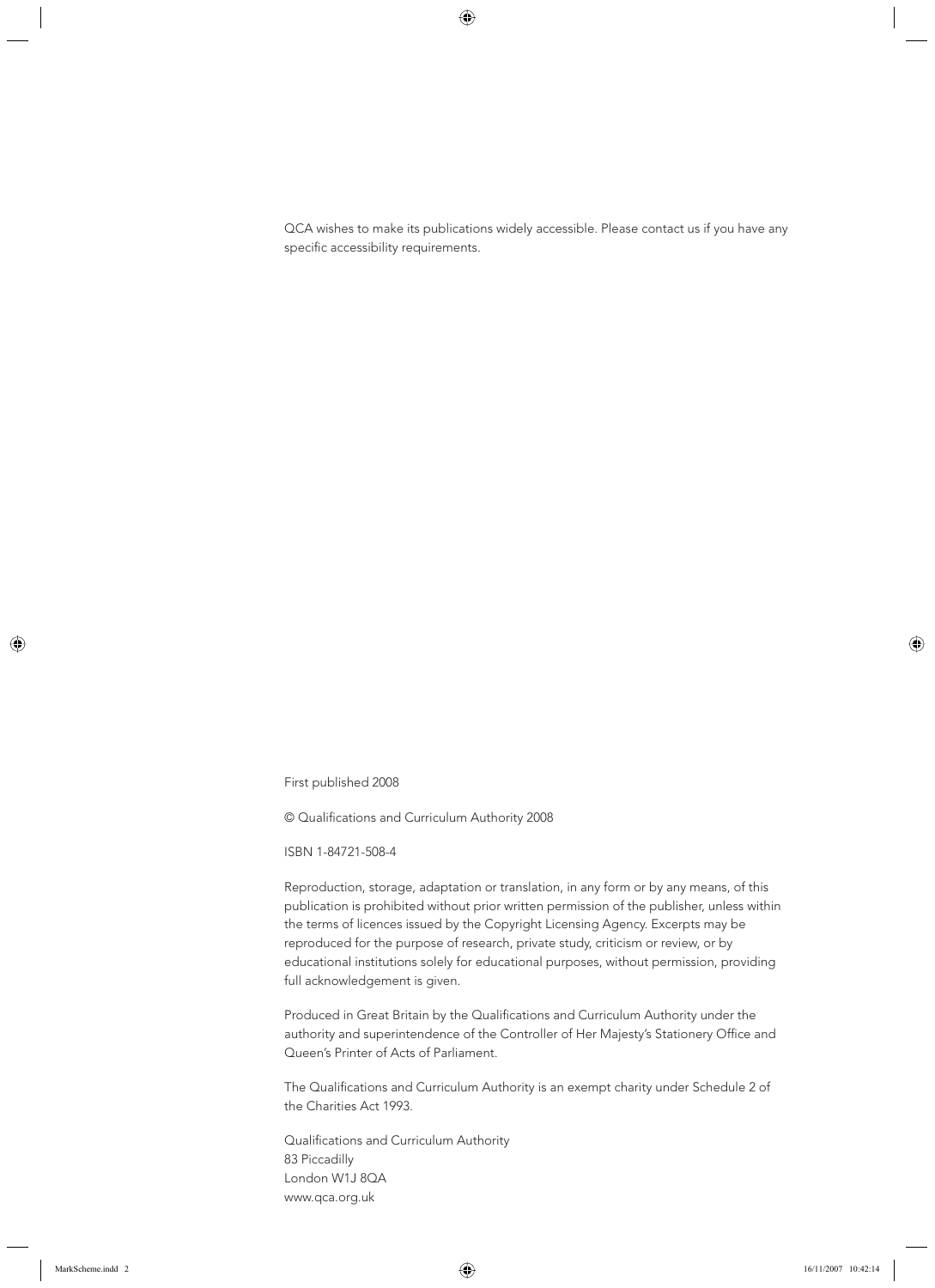## **Marking the mathematics tests**

As in 2007, external markers, employed by the external marking agencies under contract to QCA, will mark the test papers. The markers will follow the mark schemes in this booklet, which is supplied to teachers for information.

This booklet contains the mark schemes for the levels 3–5 tests A, B and mental mathematics. Level threshold tables will be available on the NAA website (www.naa.org.uk/tests) on 23 June 2008.

#### **General guidance**

#### *The structure of the mark schemes*

The marking information for each question is set out in the form of tables, which start on page 6 of this booklet. The '**question**' column on the left-hand side of each table provides a quick reference to the question number and the question part. The '**mark**' column indicates the total number of marks available for each question part. On some occasions the symbol  $(U_1)$  may be shown in the mark column. The 'U' indicates that there is a *Using and applying mathematics* element in the question. The number, 1, shows the number of marks attributed to using and applying mathematics in this question.

The '**requirement**' column may include two types of information:

- a statement of the requirements for the award of each mark, with an indication of whether credit can be given for correct working
- examples of some different types of correct response.

The '**additional guidance**' column indicates alternative acceptable responses, and provides details of specifi c types of response which are unacceptable. Other guidance, such as the range of acceptable answers, is provided as necessary.

Additionally, for the mental mathematics test, general guidance on marking is given on page 19, together with a 'quick reference' mark scheme.

#### *Applying the mark schemes*

In order to ensure consistency of marking, the most frequent procedural queries are listed on pages 2 and 3 with the action the marker will take. This is followed by further guidance on pages 4 and 5 relating to the marking of questions that involve money, time and other measures. Unless otherwise specified in the mark scheme, markers will apply the following guidelines in all cases.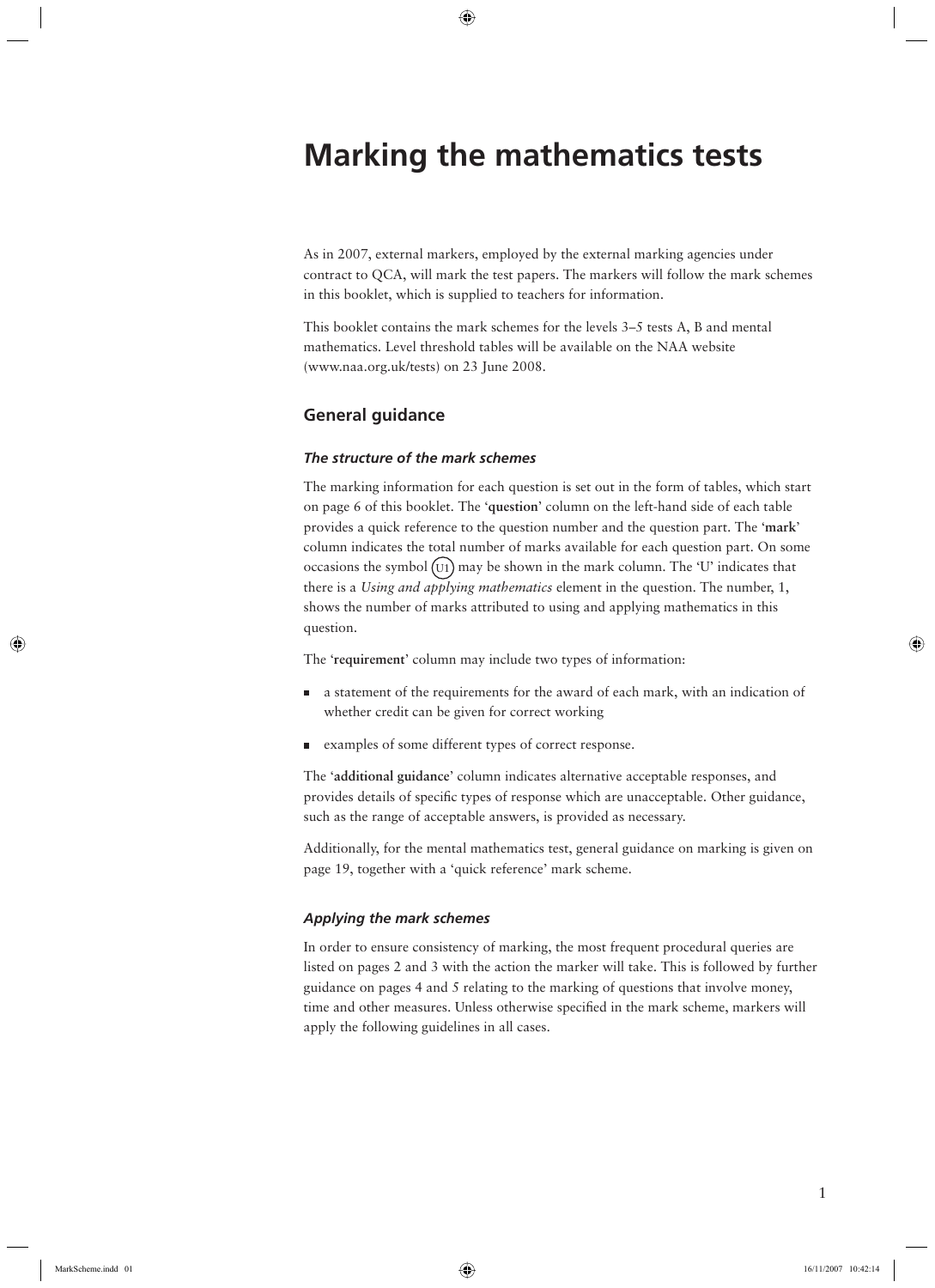| What if                                                                                                    | <b>Marking procedure</b>                                                                                                                                                                                                                                                                                                                                                                                                                                                                                |                                                                                                              |  |
|------------------------------------------------------------------------------------------------------------|---------------------------------------------------------------------------------------------------------------------------------------------------------------------------------------------------------------------------------------------------------------------------------------------------------------------------------------------------------------------------------------------------------------------------------------------------------------------------------------------------------|--------------------------------------------------------------------------------------------------------------|--|
| The pupil's response is<br>numerically or algebraically<br>equivalent to the answer in<br>the mark scheme. | Markers will award the mark unless the mark scheme states otherwise.                                                                                                                                                                                                                                                                                                                                                                                                                                    |                                                                                                              |  |
| The pupil's response does<br>not match closely any of the<br>examples given.                               | Markers will use their judgement in deciding whether the response corresponds with<br>the statement of the requirements given in the 'requirement' column. Reference will<br>also be made to the additional guidance and, if there is still uncertainty, markers will<br>contact the supervising marker.                                                                                                                                                                                                |                                                                                                              |  |
| The pupil has responded<br>in a non-standard way.                                                          | Calculations, formulae and written responses do not have to be set out in any<br>particular format. Pupils may provide evidence in any form as long as its meaning<br>can be understood. Diagrams, symbols or words are acceptable for explanations or<br>for indicating a response. Any correct method of setting out working, however<br>idiosyncratic, will be accepted.                                                                                                                             |                                                                                                              |  |
| There appears to be a<br>misreading affecting<br>the working.                                              | This is when the pupil misreads the information given in the question and uses<br>different information without altering the original intention or difficulty level of the<br>question. For each misread that occurs, one mark only will be deducted.<br>In one-mark questions - 0 marks are awarded.<br>In two-mark questions that have a method mark - 1 mark will be awarded if the<br>correct method is correctly implemented with the misread number.                                              |                                                                                                              |  |
| No answer is given in<br>the expected place, but<br>the correct answer is<br>given elsewhere.              | Where a pupil has shown understanding of the question, the mark(s) will be given.<br>In particular, where a word or number response is expected, a pupil may meet the<br>requirement by annotating a graph or labelling a diagram elsewhere in the question.                                                                                                                                                                                                                                            |                                                                                                              |  |
| The response in the answer<br>box is wrong, but the<br>correct answer is shown in<br>the working.          | Where appropriate, detailed guidance will<br>be given in the mark scheme, which markers<br>will follow. If no guidance is given, markers<br>will examine each case to decide whether:<br>$\blacksquare$ the incorrect answer is due to a<br>transcription error<br>$\blacksquare$ the pupil has continued to give redundant<br>extra working which does not contradict<br>work already done<br>• the pupil has continued to give redundant<br>extra working which does contradict work<br>already done. | If so, the mark will be awarded.<br>If so, the mark will be awarded.<br>If so, the mark will not be awarded. |  |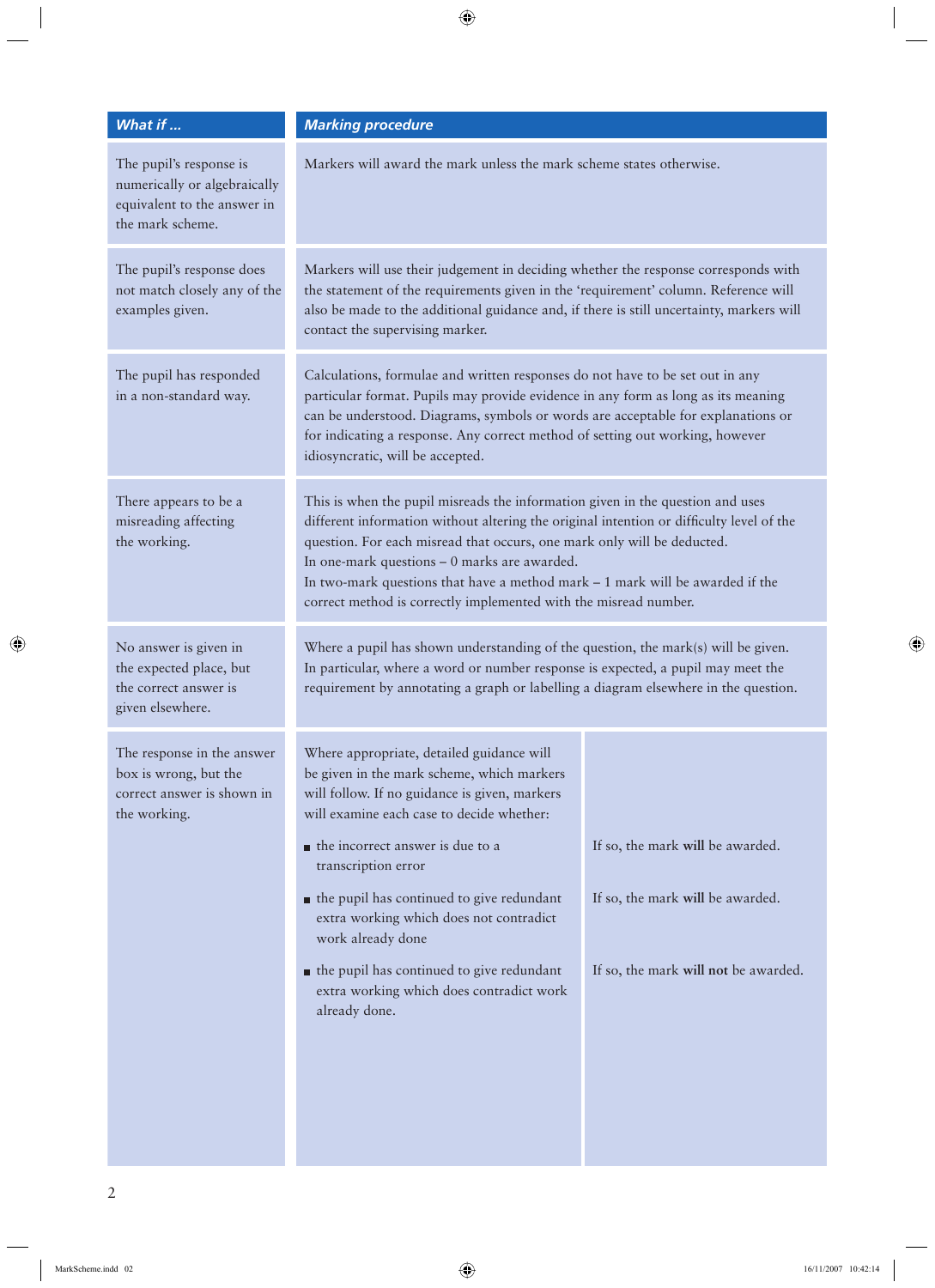| What if                                                                                                        | <b>Marking procedure</b>                                                                                                                                                                                                                                  |  |  |
|----------------------------------------------------------------------------------------------------------------|-----------------------------------------------------------------------------------------------------------------------------------------------------------------------------------------------------------------------------------------------------------|--|--|
| The pupil's answer is<br>correct but the wrong<br>working is shown.                                            | A correct response will always be marked as correct.                                                                                                                                                                                                      |  |  |
| The correct response has<br>been crossed out and<br>not replaced.                                              | Any legible crossed-out work that has not been replaced will be marked<br>according to the mark scheme. If the work is replaced, then crossed-out work<br>will not be considered.                                                                         |  |  |
| More than one answer<br>is given.                                                                              | If all answers are correct (or a range of answers is given, all of which are<br>correct), the mark will be awarded unless prohibited by the mark scheme.<br>If both correct and incorrect responses are given, no mark will be awarded.                   |  |  |
| The answer is correct<br>but, in a later part of the<br>question, the pupil has<br>contradicted this response. | A mark given for one part will not be disallowed for working or answers given<br>in a different part, unless the mark scheme specifically states otherwise.                                                                                               |  |  |
| The pupil has drawn lines<br>which do not meet at the<br>correct point.                                        | Markers will interpret the phrase 'slight inaccuracies in drawing' to mean<br>'within or on a circle of radius 2mm with centre at the correct point'.<br>within the circle<br>on the circle<br>outside the circle<br>accepted<br>accepted<br>not accepted |  |  |

#### *Recording marks awarded on the test paper*

All questions, even those not attempted by the pupil, will be marked with a '1' or '0' entered in each marking space.

A two-mark question which is correct will have '1' entered in both marking spaces. A two-mark question which is incorrect, but which has sufficient evidence of working or method as required by the mark scheme, will have '1' entered in the first marking space and '0' in the second. Otherwise '0' will be entered in both marking spaces.

For the written tests, the total number of marks gained on each double page will be written in the space at the bottom of the right-hand page. For all of the tests, the total number of marks gained on each paper will be recorded on the front of the test paper.

Test A carries a total of 40 marks. Test B also carries a total of 40 marks. The mental mathematics test carries a total of 20 marks.

The 2008 key stage 2 mathematics tests and mark schemes were developed by the Test Development Team at Edexcel on behalf of QCA.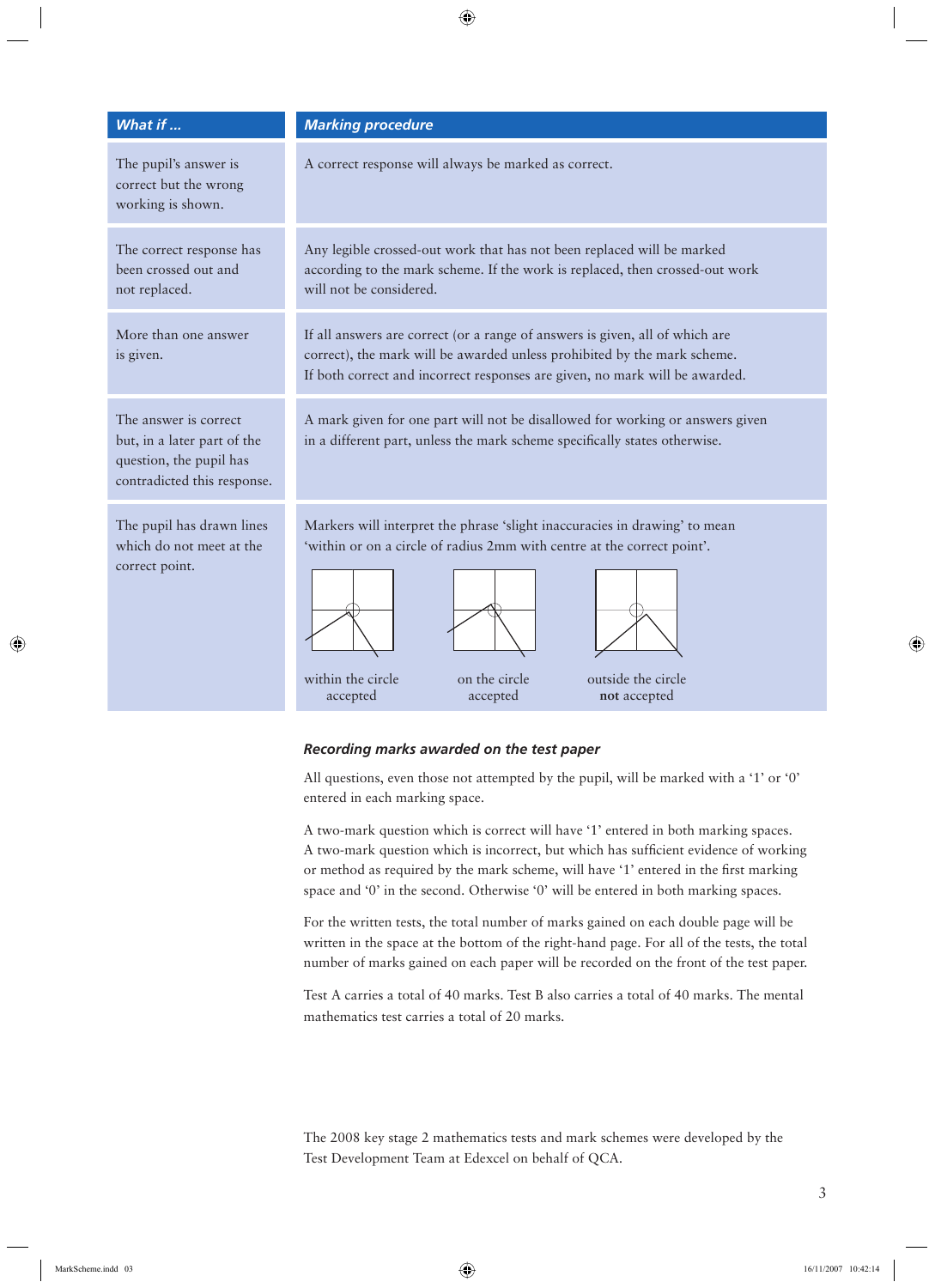#### **Marking specific types of question – summary of additional guidance**

#### *Responses involving money*

|                                                                      | <b>Accept</b>                                                                                                                                                                                                                | Do not accept                                                                                                                                                                       |
|----------------------------------------------------------------------|------------------------------------------------------------------------------------------------------------------------------------------------------------------------------------------------------------------------------|-------------------------------------------------------------------------------------------------------------------------------------------------------------------------------------|
| Where the £<br>sign is given<br>for example:<br>£3.20, £7<br>£       | £3.20<br>£7<br>£7.00<br>Any unambiguous indication of the correct<br>amount, eg<br>£3.20p<br>£3 20 pence<br>£3 20<br>£3,20<br>£3-20<br>£3:20                                                                                 | Incorrect placement of pounds or pence, eg<br>£320<br>£320p<br>Incorrect placement of decimal point,<br>or incorrect use or omission of 0, eg<br>£3.2<br>£3 200<br>£320<br>$£3-2-0$ |
| Where the p<br>sign is given<br>for example:<br>40 <sub>p</sub><br>p | 40p<br>Any unambiguous indication of the correct<br>amount, eg<br>£0.40p                                                                                                                                                     | Incorrect or ambiguous use of pounds<br>or pence, eg<br>0.40 <sub>p</sub><br>£40p                                                                                                   |
| Where no<br>sign is given<br>for example:<br>£3.20, 40p              | £3.20<br>40p<br>£0.40<br>320p<br>Any unambiguous indication of the correct<br>amount, eg<br>£3.20p<br>£0.40p<br>£3 20 pence<br>£.40p<br>£3 20<br>f.40<br>£3,20<br>40<br>£3-20<br>0.40<br>£3:20<br>3.20<br>320<br>3 pounds 20 | Incorrect or ambiguous use of pounds<br>or pence, eg<br>£320<br>£40<br>£320p<br>£40p<br>£3.2<br>0.4<br>3.20 <sub>p</sub><br>0.40 <sub>p</sub>                                       |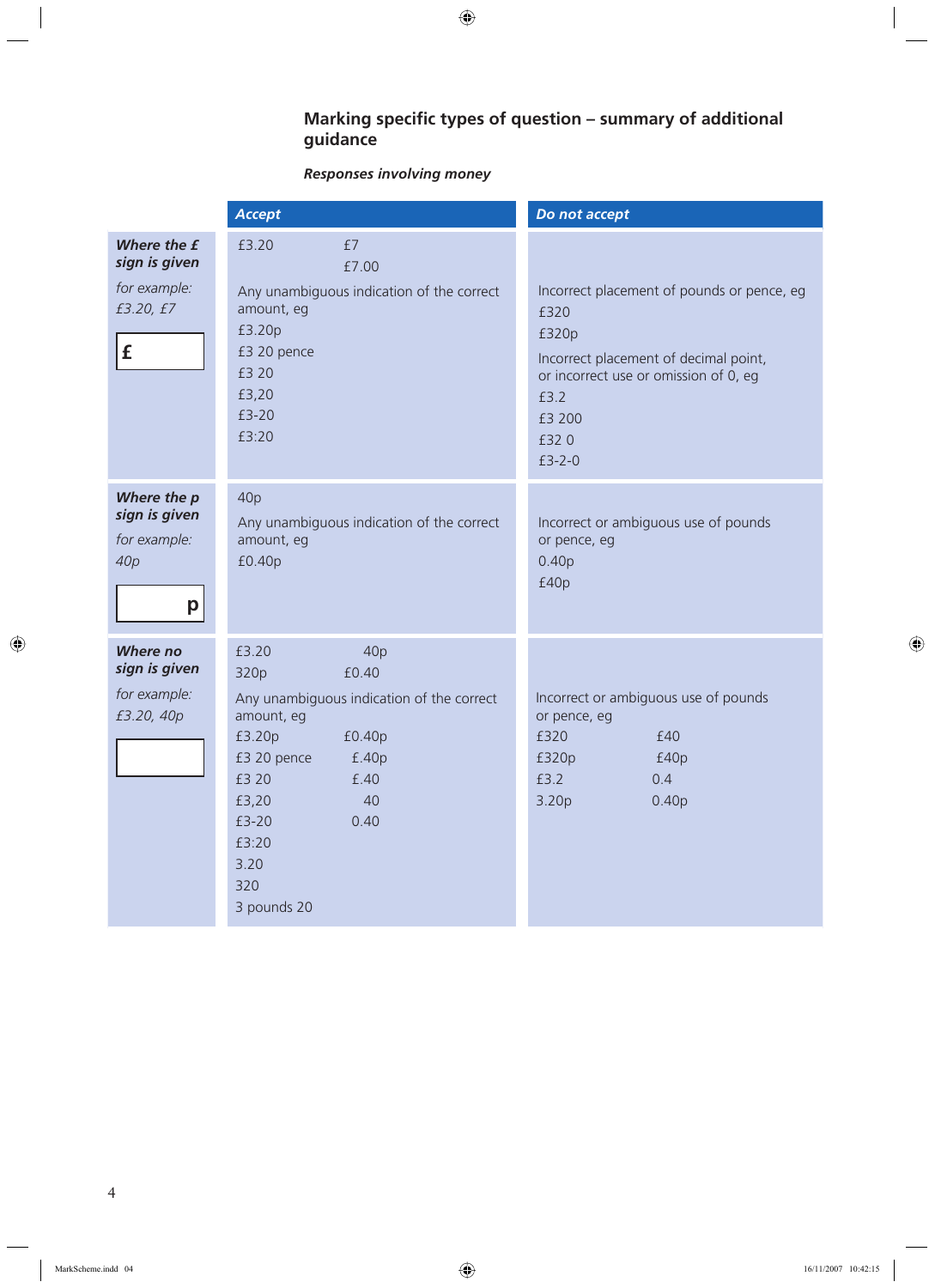#### *Responses involving time*

|                                                                           | <b>Accept</b>                                                                                                                                                                                                       | Do not accept                                                                                                                                                        |
|---------------------------------------------------------------------------|---------------------------------------------------------------------------------------------------------------------------------------------------------------------------------------------------------------------|----------------------------------------------------------------------------------------------------------------------------------------------------------------------|
| A time<br><i><b>interval</b></i><br>for example:<br>2 hours 30<br>minutes | 2 hours 30 minutes<br>Any unambiguous, correct indication, eg<br>$2\frac{1}{2}$ hours<br>2.5 hours<br>2h 30<br>2h 30 min<br>2 3 0<br>150 minutes<br>150<br>Digital electronic time, ie<br>2:30                      | Incorrect or ambiguous time interval, eg<br>2.30<br>$2 - 30$<br>2,30<br>230<br>2.3<br>2.3 hours<br>2.3h<br>2h <sub>3</sub><br>2.30 min                               |
| A specific<br>time<br>for example:<br>8:40am, 17:20                       | 8:40am<br>8:40<br>twenty to nine<br>Any unambiguous, correct indication, eg<br>08.40<br>8.40<br>0840<br>8 4 0<br>$8 - 40$<br>8,40<br>Unambiguous change to 12 or 24 hour<br>clock, eg<br>17:20 as 5:20pm or 17:20pm | Incorrect time, eg<br>8.4am<br>8.40pm<br>Incorrect placement of separators, spaces, etc<br>or incorrect use or omission of 0, eg<br>840<br>8:4:0<br>8.4<br>084<br>84 |

#### *Responses involving measures*

|                                                                           | Accept                                                                                      | Do not accept                                     |
|---------------------------------------------------------------------------|---------------------------------------------------------------------------------------------|---------------------------------------------------|
| <b>Where units</b><br>are given<br>(eg kg, m, l)<br>for example:<br>8.6kg | 8.6kg<br>Any unambiguous indication of the correct<br>measurement, eg<br>8.60kg<br>8.6000kg | Incorrect or ambiguous use of units, eg<br>8600kg |
| kg                                                                        | 8kg 600g                                                                                    |                                                   |

#### *Note*

If a pupil leaves the answer box empty but writes the answer elsewhere on the page, then that answer must be consistent with the units given in the answer box and the conditions listed above.

If a pupil changes the unit given in the answer box, then their answer must be equivalent to the correct answer using the unit they have chosen, unless otherwise indicated in the mark scheme.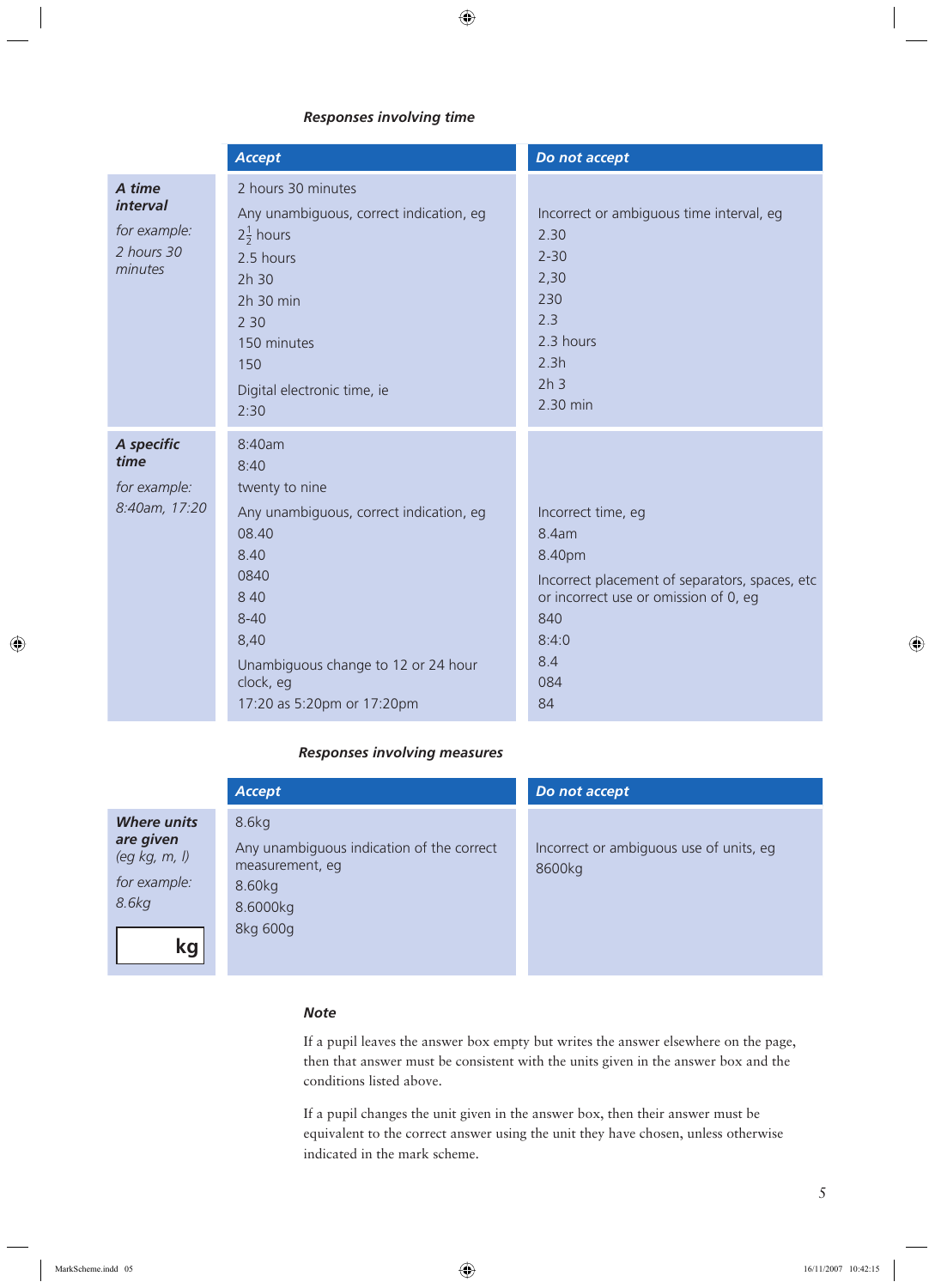### **Test A questions 1–4**

| <b>Question</b>     | <b>Requirement</b>                                                                                           | <b>Mark</b>    | <b>Additional guidance</b>                                                                                                                          |
|---------------------|--------------------------------------------------------------------------------------------------------------|----------------|-----------------------------------------------------------------------------------------------------------------------------------------------------|
| $\boldsymbol{\eta}$ | Times written in correct order as<br>shown:<br>$\vert$ 100 sec $\vert$<br>1 min $\vert$<br>5 min<br>$20$ sec | 1 <sub>m</sub> | Do not accept times written in reverse<br>order.<br>Accept answers with missing or<br>incorrect units.                                              |
| $\overline{2}$      | Two lines drawn as shown:<br>30<br>$6 \times 5$<br>32<br>half of 98<br>44<br>double $4 \times 4$<br>49       | 1 <sub>m</sub> | Do not award the mark if additional<br>incorrect lines are drawn.<br>Lines need not touch the boxes or<br>numbers, provided the intention is clear. |
| $\overline{3}$      | 421                                                                                                          | 1 <sub>m</sub> |                                                                                                                                                     |
| $\overline{4}$      | Diagram completed as shown:<br>mirror line                                                                   | 1 <sub>m</sub> | Accept slight inaccuracies in drawing<br>(see page 3 for guidance).<br>Shape need not be shaded.                                                    |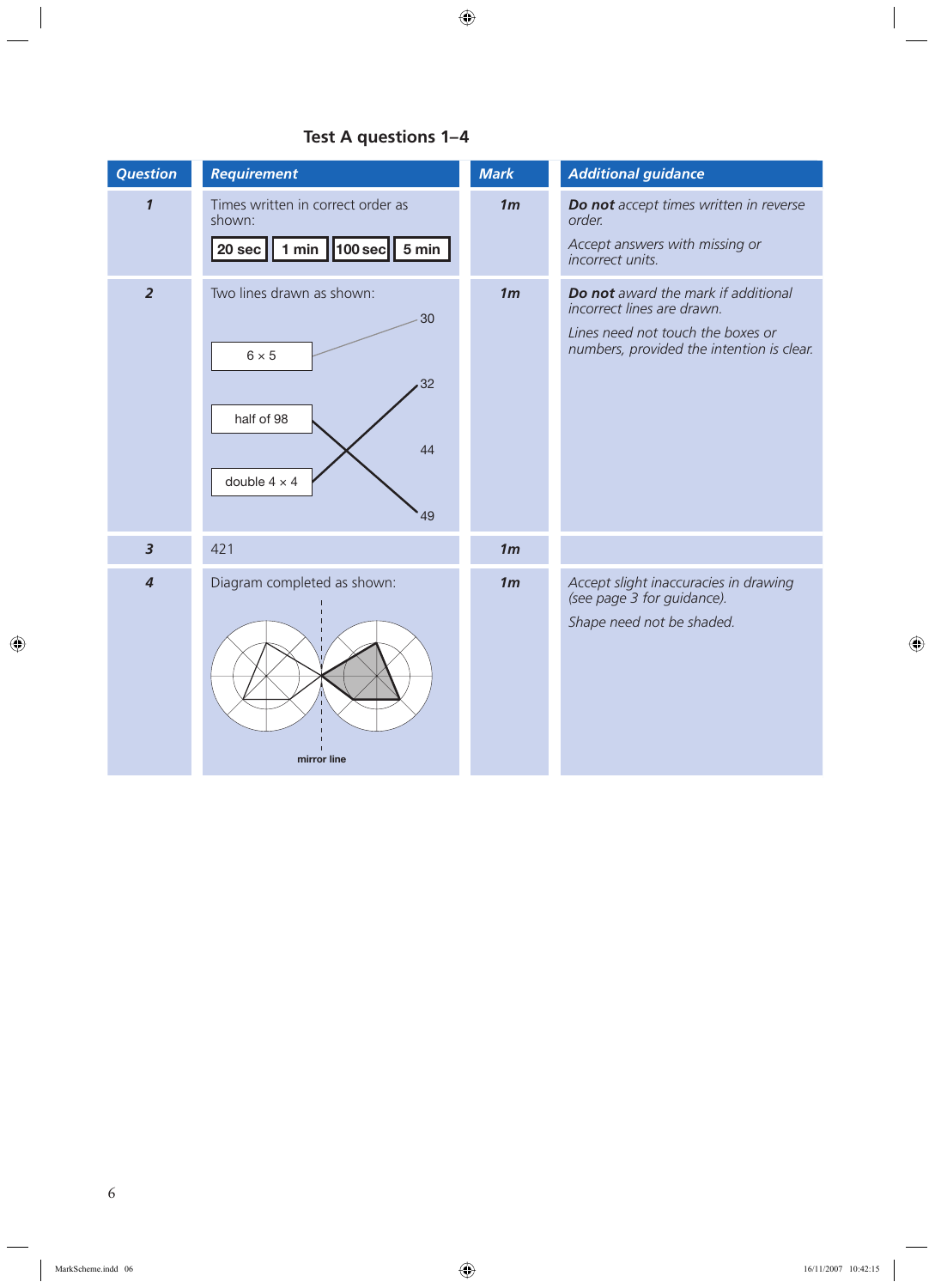### **Test A questions 5–9**

| <b>Question</b> | <b>Requirement</b>                                                                                                                                                                                                                                                                                                                                                                                                                                                                                                                                                                                                                                    | <b>Mark</b>                       | <b>Additional guidance</b>                                                                                                                                                                                                                                                                                                                                               |
|-----------------|-------------------------------------------------------------------------------------------------------------------------------------------------------------------------------------------------------------------------------------------------------------------------------------------------------------------------------------------------------------------------------------------------------------------------------------------------------------------------------------------------------------------------------------------------------------------------------------------------------------------------------------------------------|-----------------------------------|--------------------------------------------------------------------------------------------------------------------------------------------------------------------------------------------------------------------------------------------------------------------------------------------------------------------------------------------------------------------------|
| 5a              | £50                                                                                                                                                                                                                                                                                                                                                                                                                                                                                                                                                                                                                                                   | 1 <sub>m</sub>                    |                                                                                                                                                                                                                                                                                                                                                                          |
| 5b              | £275                                                                                                                                                                                                                                                                                                                                                                                                                                                                                                                                                                                                                                                  | 1 <sub>m</sub>                    |                                                                                                                                                                                                                                                                                                                                                                          |
| 5 <sub>c</sub>  | £900                                                                                                                                                                                                                                                                                                                                                                                                                                                                                                                                                                                                                                                  | 1 <sub>m</sub>                    |                                                                                                                                                                                                                                                                                                                                                                          |
| 6a              | 650 in first box.                                                                                                                                                                                                                                                                                                                                                                                                                                                                                                                                                                                                                                     | 1 <sub>m</sub>                    |                                                                                                                                                                                                                                                                                                                                                                          |
| 6b              | 1025 in second box.                                                                                                                                                                                                                                                                                                                                                                                                                                                                                                                                                                                                                                   | 1 <sub>m</sub>                    |                                                                                                                                                                                                                                                                                                                                                                          |
| $\overline{z}$  | An explanation which recognises that<br>a quadrilateral must have particular<br>properties to be a square, eg:<br>'It can only be a square if all the<br>$\blacksquare$<br>angles are right angles'<br>'It can only be a square if all the<br>П<br>sides are equal'<br><b>OR</b><br>an explanation (or diagram) which<br>recognises that there are quadrilaterals<br>other than squares, eg:<br>'It could be a rectangle'<br>Ξ<br>'A rhombus has four sides'<br>П<br>'It could be a kite or a trapezium<br>Ξ<br>or a parallelogram'<br>'It could be an oblong'<br>Ξ<br>'The sides could be unequal'<br>о<br>'The angles might be different'<br>о<br>П | 1 <sub>m</sub><br>U1              | No mark is awarded for circling 'No'<br>alone.<br>Do not accept vague or incomplete<br>explanations, eg:<br>'It might not be a square'<br>П<br>'Not all four-sided shapes are<br>П<br>squares'<br>'A four-sided shape is a quadrilateral'<br>'It could be a diamond'.<br>If 'Yes' is circled but a correct,<br>unambiguous explanation is given, then<br>award the mark. |
| 8a              | 32                                                                                                                                                                                                                                                                                                                                                                                                                                                                                                                                                                                                                                                    | 1 <sub>m</sub>                    |                                                                                                                                                                                                                                                                                                                                                                          |
| 8 <sub>b</sub>  | 11                                                                                                                                                                                                                                                                                                                                                                                                                                                                                                                                                                                                                                                    | 1 <sub>m</sub>                    |                                                                                                                                                                                                                                                                                                                                                                          |
| 8 <sub>c</sub>  | 40                                                                                                                                                                                                                                                                                                                                                                                                                                                                                                                                                                                                                                                    | 1 <sub>m</sub>                    |                                                                                                                                                                                                                                                                                                                                                                          |
| 9a              | 19                                                                                                                                                                                                                                                                                                                                                                                                                                                                                                                                                                                                                                                    | 1 <sub>m</sub>                    |                                                                                                                                                                                                                                                                                                                                                                          |
| 9b              | 8                                                                                                                                                                                                                                                                                                                                                                                                                                                                                                                                                                                                                                                     | 1 <sub>m</sub><br>$\overline{U1}$ |                                                                                                                                                                                                                                                                                                                                                                          |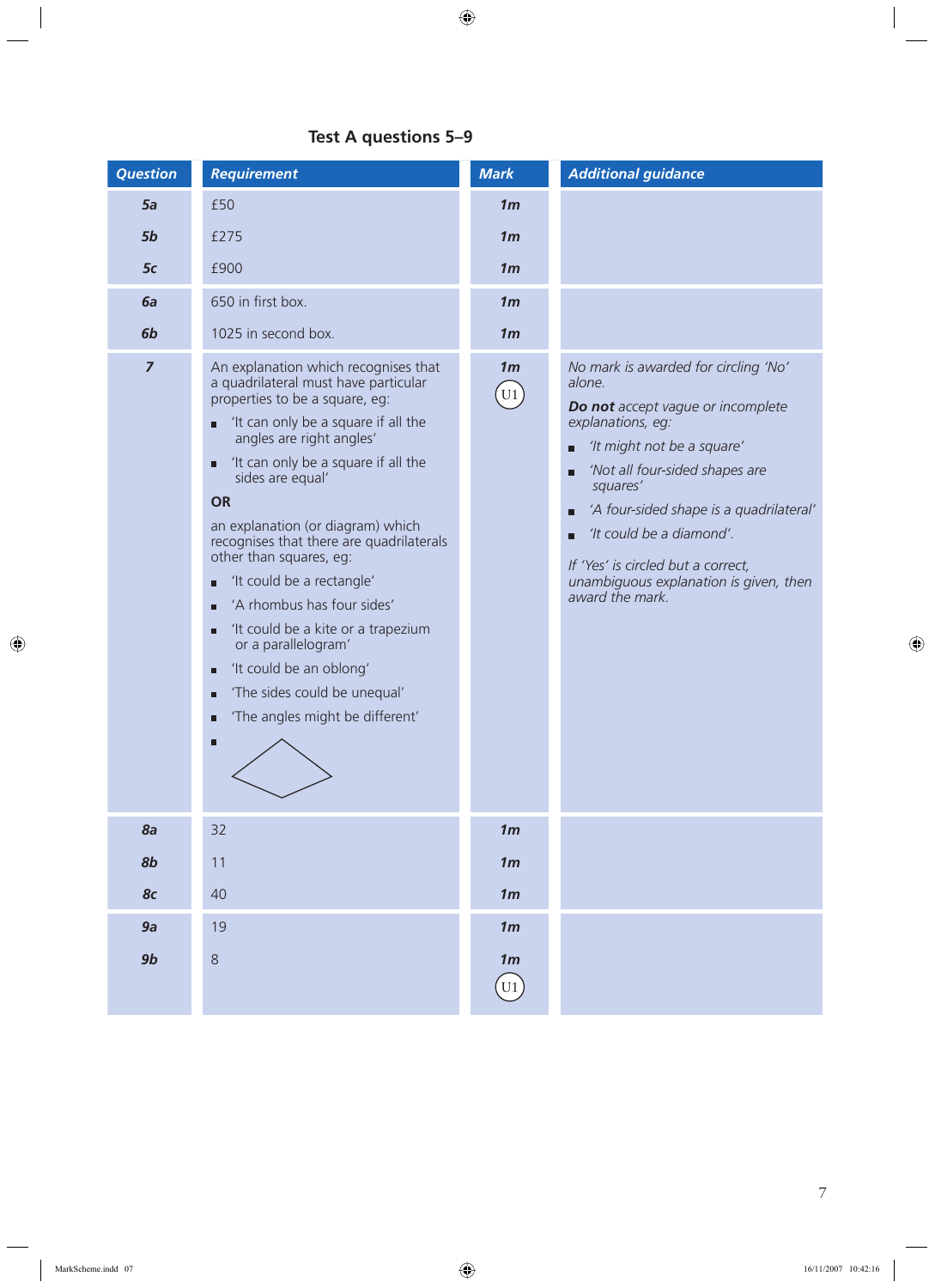|  | Test A questions 10-17 |  |
|--|------------------------|--|
|--|------------------------|--|

| <b>Question</b>   | <b>Requirement</b>                                                                                                                                                                                                                                                                                                                                                                         | <b>Mark</b>                                  | <b>Additional guidance</b>                                                                                                                                      |
|-------------------|--------------------------------------------------------------------------------------------------------------------------------------------------------------------------------------------------------------------------------------------------------------------------------------------------------------------------------------------------------------------------------------------|----------------------------------------------|-----------------------------------------------------------------------------------------------------------------------------------------------------------------|
| 10a<br><b>10b</b> | 79<br>80<br>72<br> 73<br>75<br>76<br>77<br>78<br>74<br>71<br>4<br>82<br>85<br>83<br>86<br>87<br>89<br>90<br>81<br>88<br>94<br>$\vert$ 92<br>95 <br>96<br>99 100<br>$\vert$ 93<br> 97 <br>98<br>91<br>72<br>75<br>76<br>79<br>80<br>71<br>73<br>74<br>$77$<br>78<br>82<br>83<br>84<br>85<br>86<br>87<br>88<br>89<br>90<br>81<br>95 96 $\boxed{97}$ 98 99 100<br>94<br>91   92<br>$\vert$ 93 | 1 <sub>m</sub><br>1 <sub>m</sub>             | Do not award the mark if more than<br>one number is circled.<br>Accept alternative unambiguous<br>indications, eg numbers ticked, crossed<br>or underlined.     |
| 11a<br>11b        | Award TWO marks for the correct<br>answer of £7.55<br>If the answer is incorrect, award ONE<br>mark for evidence of appropriate<br>working, eg:<br>$7.95 + 4.50 = 12.45$<br>п.<br>$20 - 12.45$ = wrong answer<br><b>OR</b><br>$20 - 7.95 - 4.50 =$ wrong answer<br>п.<br>£22.40                                                                                                            | Up to<br>2m<br>1 <sub>m</sub>                | Accept for ONE mark £755 OR £755p<br>as evidence of appropriate working.<br>Working must be carried through to<br>reach an answer for the award of ONE<br>mark. |
| 12                | <b>D AND E</b>                                                                                                                                                                                                                                                                                                                                                                             | 1 <sub>m</sub><br>$\left[\mathrm{U1}\right]$ | Letters may be written in either order.<br>Accept A AND A.<br>Accept CAND C.                                                                                    |
| 13                | 52                                                                                                                                                                                                                                                                                                                                                                                         | 1 <sub>m</sub>                               |                                                                                                                                                                 |
| 14                | 19.42                                                                                                                                                                                                                                                                                                                                                                                      | 1 <sub>m</sub>                               |                                                                                                                                                                 |
| 15a               | 1 hour 25 minutes                                                                                                                                                                                                                                                                                                                                                                          | 1 <sub>m</sub>                               | The answer is a time interval<br>(see page 5 for guidance).                                                                                                     |
| <b>15b</b>        | 12:10pm                                                                                                                                                                                                                                                                                                                                                                                    | 1 <sub>m</sub>                               | The answer is a specific time<br>(see page 5 for guidance).                                                                                                     |
| 16                | 271.8                                                                                                                                                                                                                                                                                                                                                                                      | 1 <sub>m</sub>                               |                                                                                                                                                                 |
| 17                | $\overline{4}$                                                                                                                                                                                                                                                                                                                                                                             | 1 <sub>m</sub><br>$\left[\mathrm{U1}\right]$ |                                                                                                                                                                 |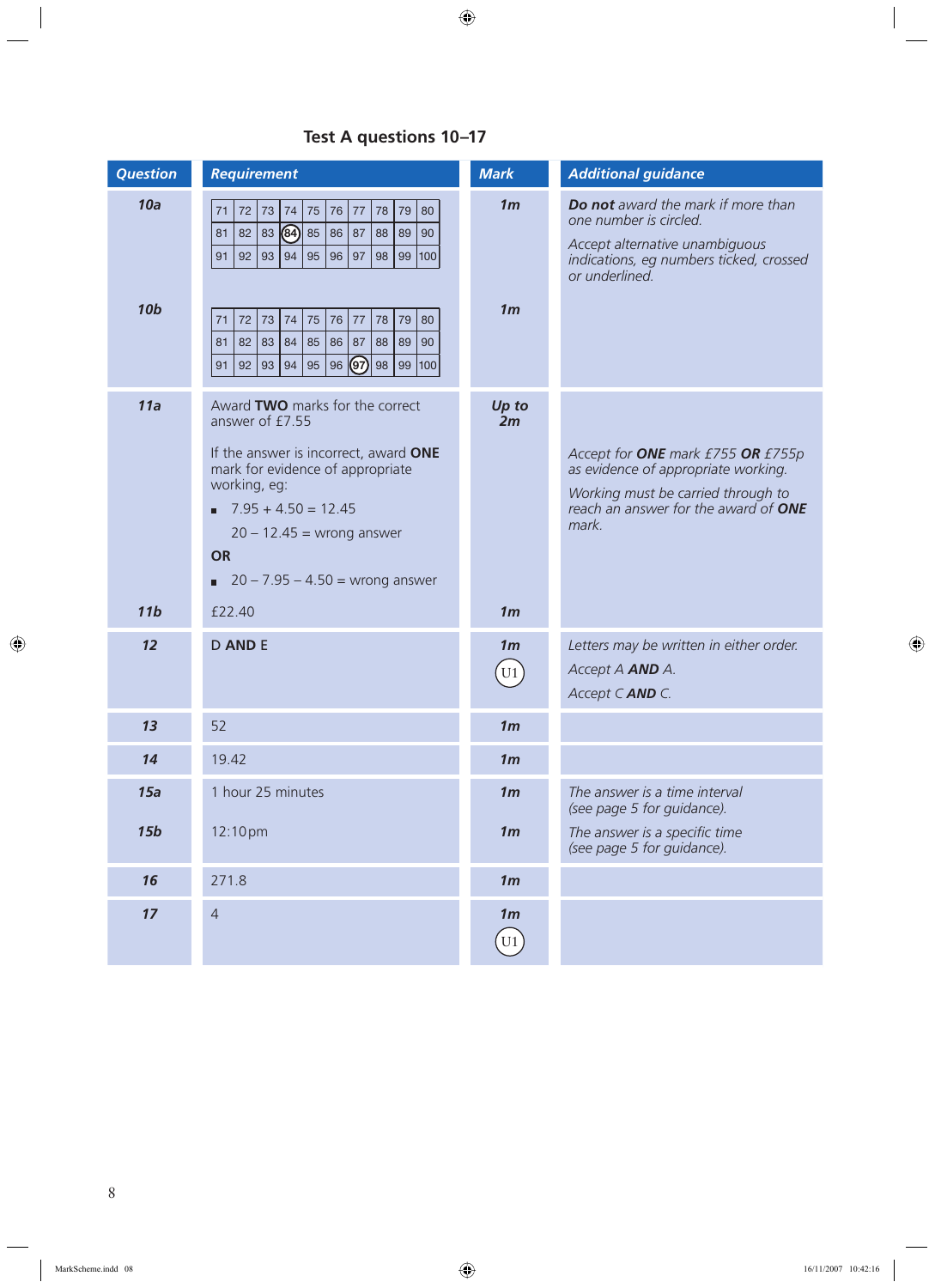### **Test A questions 18–21**

| <b>Question</b> | <b>Requirement</b>                                                                                                                                                                                                                                                                                                                                                                                                                                                                                                     | <b>Mark</b>                                                                | <b>Additional guidance</b>                                                                                                                                                                                                                   |
|-----------------|------------------------------------------------------------------------------------------------------------------------------------------------------------------------------------------------------------------------------------------------------------------------------------------------------------------------------------------------------------------------------------------------------------------------------------------------------------------------------------------------------------------------|----------------------------------------------------------------------------|----------------------------------------------------------------------------------------------------------------------------------------------------------------------------------------------------------------------------------------------|
| 18a             | 5                                                                                                                                                                                                                                                                                                                                                                                                                                                                                                                      | 1 <sub>m</sub>                                                             |                                                                                                                                                                                                                                              |
| <b>18b</b>      | 270                                                                                                                                                                                                                                                                                                                                                                                                                                                                                                                    | 1 <sub>m</sub>                                                             | Accept any answer that is 270 greater<br>than a multiple of 360<br>If the answer for 18a is 7 AND the<br>answer for 18b is 90, award ONE mark<br>only for 18b.                                                                               |
| 19a             | $\frac{1}{3}$                                                                                                                                                                                                                                                                                                                                                                                                                                                                                                          | 1 <sub>m</sub>                                                             | Accept equivalent fractions or decimals.                                                                                                                                                                                                     |
| <b>19b</b>      | $\frac{1}{9}$                                                                                                                                                                                                                                                                                                                                                                                                                                                                                                          | 1 <sub>m</sub><br>$\left( \text{U1}\right)$                                | Accept equivalent fractions or decimals.                                                                                                                                                                                                     |
| 20a             | 25000                                                                                                                                                                                                                                                                                                                                                                                                                                                                                                                  | 1 <sub>m</sub>                                                             | Accept answers in the range 24500 to<br>25500 inclusive.                                                                                                                                                                                     |
| 20 <sub>b</sub> | 1996 OR 1997 OR 1998                                                                                                                                                                                                                                                                                                                                                                                                                                                                                                   | 1 <sub>m</sub>                                                             |                                                                                                                                                                                                                                              |
| 20c             | 1963 OR 1964                                                                                                                                                                                                                                                                                                                                                                                                                                                                                                           | 1 <sub>m</sub>                                                             |                                                                                                                                                                                                                                              |
| 21              | Award TWO marks for the correct<br>answer of 80<br>If the answer is incorrect, award ONE<br>mark for evidence of appropriate<br>working, eg:<br>60 $\div$ 3 $\times$ 4 = wrong answer<br><b>OR</b><br>$40 + 20 = 60$<br>$40 \times 2$ = wrong answer<br><b>OR</b><br>a 'trial and improvement' method,<br>о<br>ea<br>$(\frac{1}{2} \times 60) + (\frac{1}{4} \times 60) = 45$<br>$(\frac{1}{2} \times 120) + (\frac{1}{4} \times 120) = 90$<br>$(\frac{1}{2} \times 100) + (\frac{1}{4} \times 100) = 75$<br><b>OR</b> | Up to<br>2m<br>$\left( \begin{matrix} 0 & 1 \\ 0 & 1 \end{matrix} \right)$ | Working must be carried through to<br>reach an answer for the award of ONE<br>mark.<br>A 'trial and improvement' method must<br>show evidence of improvement, but a<br>final answer need not be reached for<br>the award of <b>ONE</b> mark. |
|                 | $\frac{1}{2}x + \frac{1}{4}x = 60$<br>$\frac{3}{4}x = 60$<br>$x =$ wrong answer                                                                                                                                                                                                                                                                                                                                                                                                                                        |                                                                            |                                                                                                                                                                                                                                              |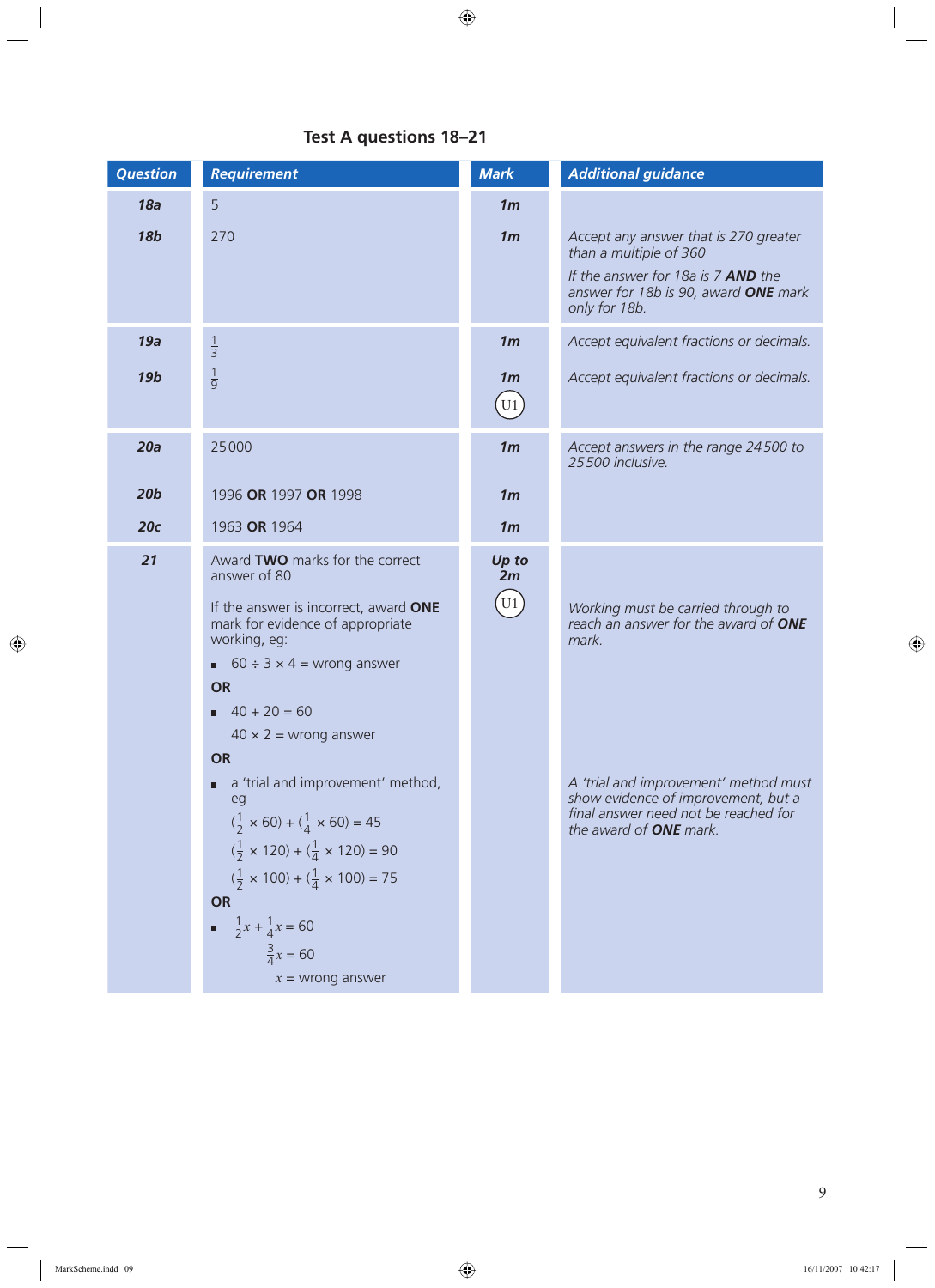#### **Test A questions 22–24**

| <b>Question</b> | <b>Requirement</b>                                                                                                                                                                                                                                                                                                                                                                                                                                                                                                                                                                                                                                         | <b>Mark</b>            | <b>Additional guidance</b>                                                                                                                                                                                                                                                                                                                                                   |
|-----------------|------------------------------------------------------------------------------------------------------------------------------------------------------------------------------------------------------------------------------------------------------------------------------------------------------------------------------------------------------------------------------------------------------------------------------------------------------------------------------------------------------------------------------------------------------------------------------------------------------------------------------------------------------------|------------------------|------------------------------------------------------------------------------------------------------------------------------------------------------------------------------------------------------------------------------------------------------------------------------------------------------------------------------------------------------------------------------|
| 22              | 250                                                                                                                                                                                                                                                                                                                                                                                                                                                                                                                                                                                                                                                        | 1 <sub>m</sub>         | <b>Do not</b> accept $\frac{1}{4}$ litre.                                                                                                                                                                                                                                                                                                                                    |
| 23              | 'No' is circled <b>AND</b> one of the<br>following:<br>an explanation which recognises that<br>777 is not one more than a multiple of<br>7, eg:<br>'All the numbers are one more than<br>П<br>a multiple of 7'<br>There are no multiples of 7 in the<br>о<br>sequence'<br>'778 is in the sequence'<br>П<br>'771 works but 777 doesn't'<br><b>OR</b><br>an explanation which recognises that<br>777 is a multiple of 7, eq:<br>'777 is a multiple of 7'<br>о<br>$'777 \div 7 = 111'$<br><b>OR</b><br>an explanation which relies solely on<br>the start of the sequence, eg:<br>'The sequence started at 1'<br>о<br>'The sequence doesn't start at 0'.<br>П | 1 <sub>m</sub><br>(U1) | 'No' must be indicated for the award<br>of the mark, unless a complete and<br>correct explanation is given, eg:<br>'777 is a multiple of 7, and the<br>numbers in the sequence aren't'.<br>No mark is awarded for circling 'No'<br>alone.<br>Do not accept vague or incomplete<br>explanations, eg:<br>'It's adding 7 every time'<br>□<br>'There are no 7s in the sequence'. |
| 24              | Award TWO marks for the correct<br>answer of 150<br>If the answer is incorrect, award ONE<br>mark for evidence of appropriate<br>working, eg:<br>$15 + 25 = 40$<br>П<br>$100 - 40 = 60$<br>10% of $250 = 25$<br>$25 \times 6 =$ wrong answer<br><b>OR</b><br>$100\% - 40\% = 60\%$<br>60% of $250$ = wrong answer<br><b>OR</b><br>15% of 250 = $37\frac{1}{2}$<br>25% of 250 = $62\frac{1}{2}$<br>$250 - 37\frac{1}{2} - 62\frac{1}{2}$ = wrong answer                                                                                                                                                                                                     | Up to<br>2m            | Working must be carried through to<br>reach an answer for the award of ONE<br>mark.                                                                                                                                                                                                                                                                                          |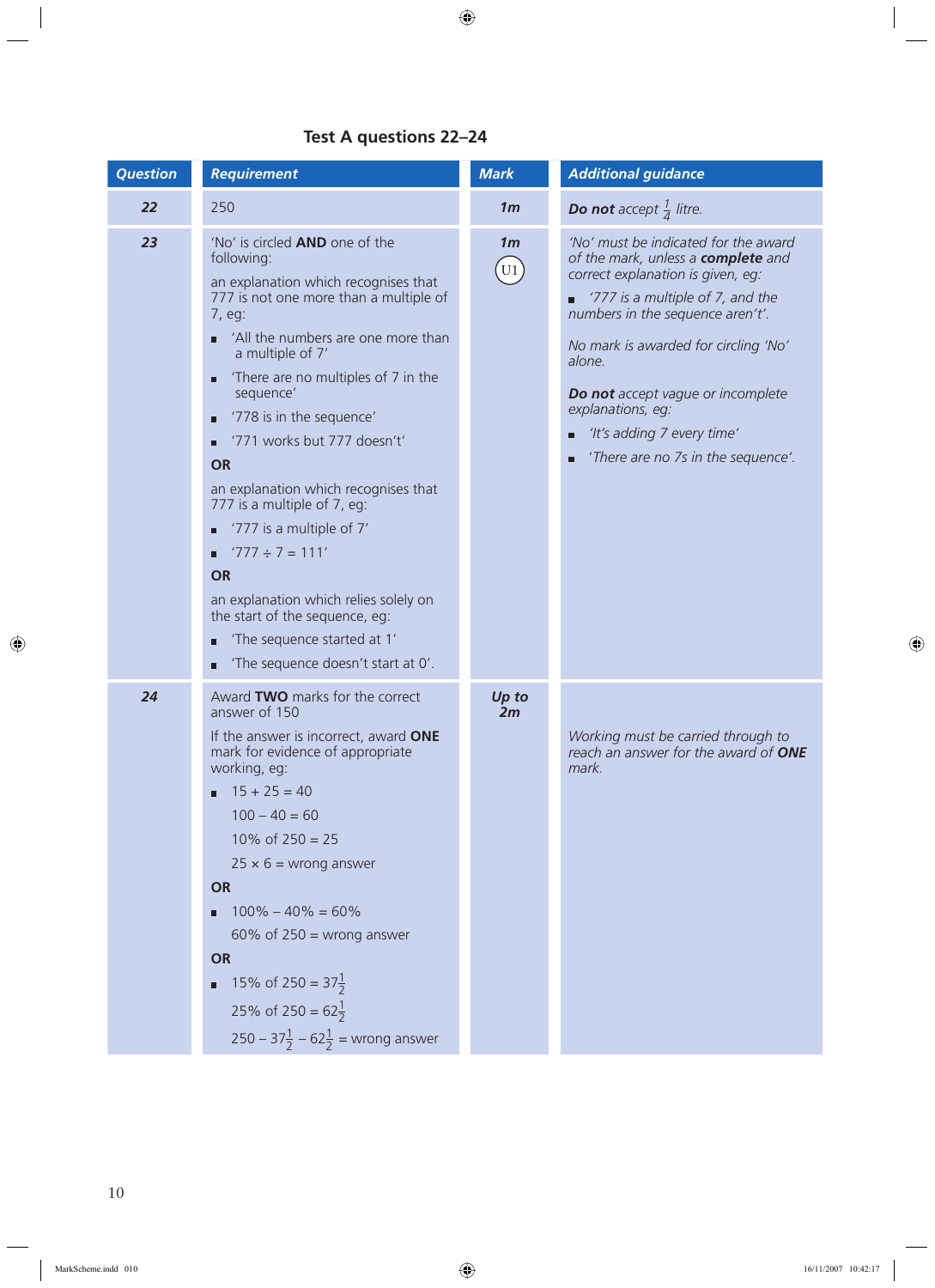| <b>Question</b> | <b>Requirement</b>                                                                                                                                                                                                                                                                                                           | <b>Mark</b>    | <b>Additional guidance</b>                                                                                                                                                          |
|-----------------|------------------------------------------------------------------------------------------------------------------------------------------------------------------------------------------------------------------------------------------------------------------------------------------------------------------------------|----------------|-------------------------------------------------------------------------------------------------------------------------------------------------------------------------------------|
| 1               | Award TWO marks for the four lines<br>drawn as shown:<br>1 to 100<br>357<br>101 to 200<br>$199 -$<br>201 to 300<br>73<br>301 to 400<br>$1000 -$<br>401 to 500<br>224<br>greater<br>than 500<br>If the answer is incorrect, award ONE<br>mark for three correct lines drawn<br>AND not more than one incorrect line<br>drawn. | Up to<br>2m    | Do not award any marks if two or more<br>incorrect lines are drawn.<br>Lines need not touch the boxes provided<br>the intention is clear.                                           |
| $\overline{2}$  | One shape crossed as shown:<br>has a right angle<br>has 3 sides                                                                                                                                                                                                                                                              | 1 <sub>m</sub> | <b>Do not</b> award the mark if additional<br>incorrect shapes are indicated.<br>Accept alternative unambiguous<br>indications of the correct shape, eg<br>shape ticked or circled. |

### **Test B questions 1–2**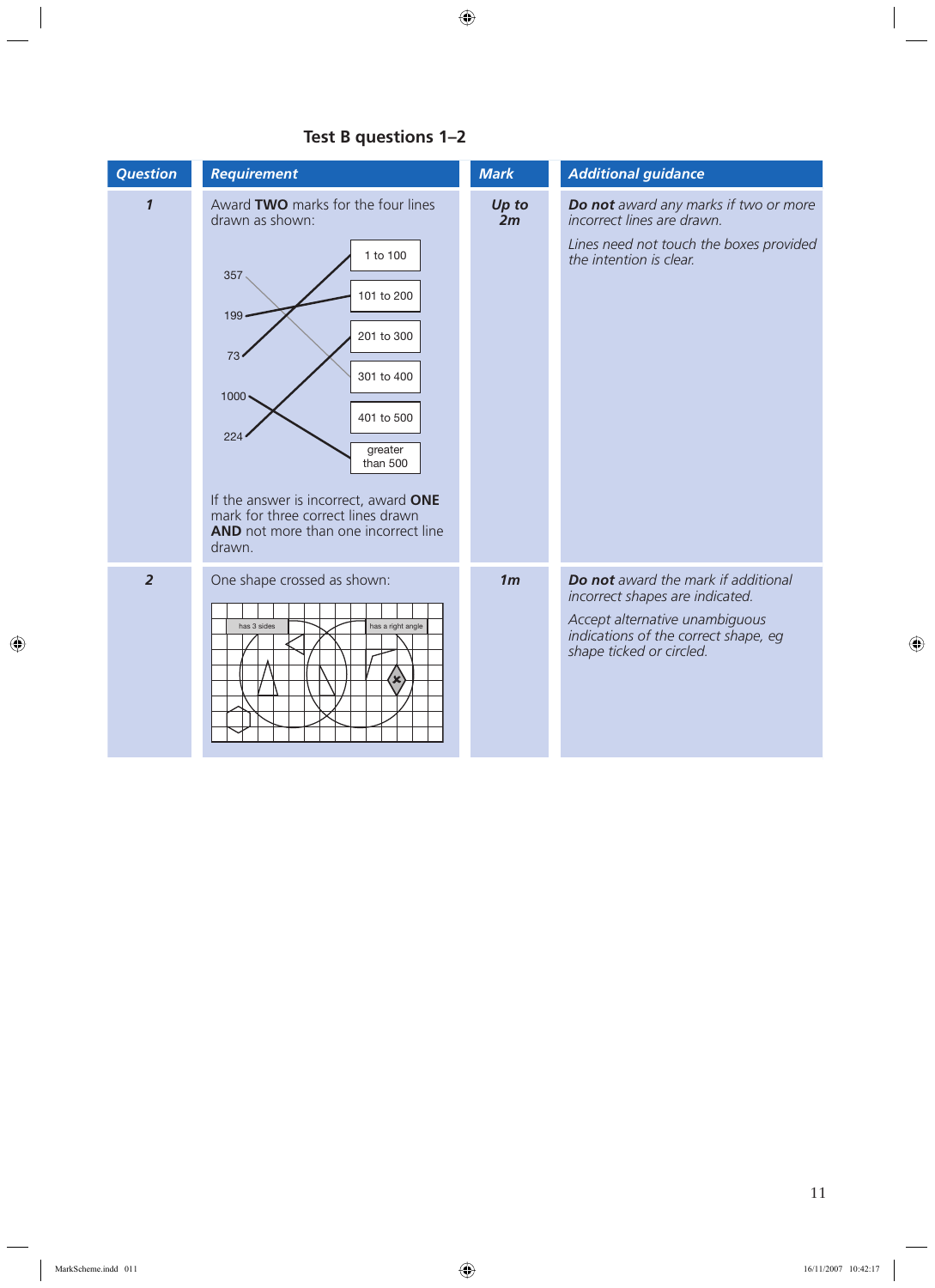| <b>Question</b> | <b>Requirement</b>                                                                                                                                                                                                                                                                                                       | <b>Mark</b>    | <b>Additional guidance</b>                                                                                                                         |
|-----------------|--------------------------------------------------------------------------------------------------------------------------------------------------------------------------------------------------------------------------------------------------------------------------------------------------------------------------|----------------|----------------------------------------------------------------------------------------------------------------------------------------------------|
|                 | 12<br>9:20<br>3<br>3:40<br>6<br>4:40<br>8:40<br>12<br>8:20<br>4:20                                                                                                                                                                                                                                                       |                | Do not award the mark if additional<br>incorrect lines are drawn.<br>Lines need not touch the clocks or<br>times, provided the intention is clear. |
| 3a              | First clock joined to 8:20                                                                                                                                                                                                                                                                                               | 1 <sub>m</sub> |                                                                                                                                                    |
| 3 <sub>b</sub>  | Second clock joined to 3:40                                                                                                                                                                                                                                                                                              | 1 <sub>m</sub> |                                                                                                                                                    |
| $\overline{4}$  | Award TWO marks for the correct<br>answer of £2.91<br>If the answer is incorrect, award ONE<br>mark for evidence of appropriate<br>method, eg:<br>$39p \times 3 = £1.17$<br>п<br>$29p \times 6 = £1.74$<br>$f1.17 + f1.74$<br><b>OR</b><br>$40p \times 3 = £1.20$<br>п<br>$30p \times 6 = £1.80$<br>$f1.20 + f1.80 - 9p$ | Up to<br>2m    | Accept for ONE mark £291 OR £291p<br>as evidence of appropriate method.<br>Answer need not be obtained for the<br>award of <b>ONE</b> mark.        |

### **Test B questions 3–4**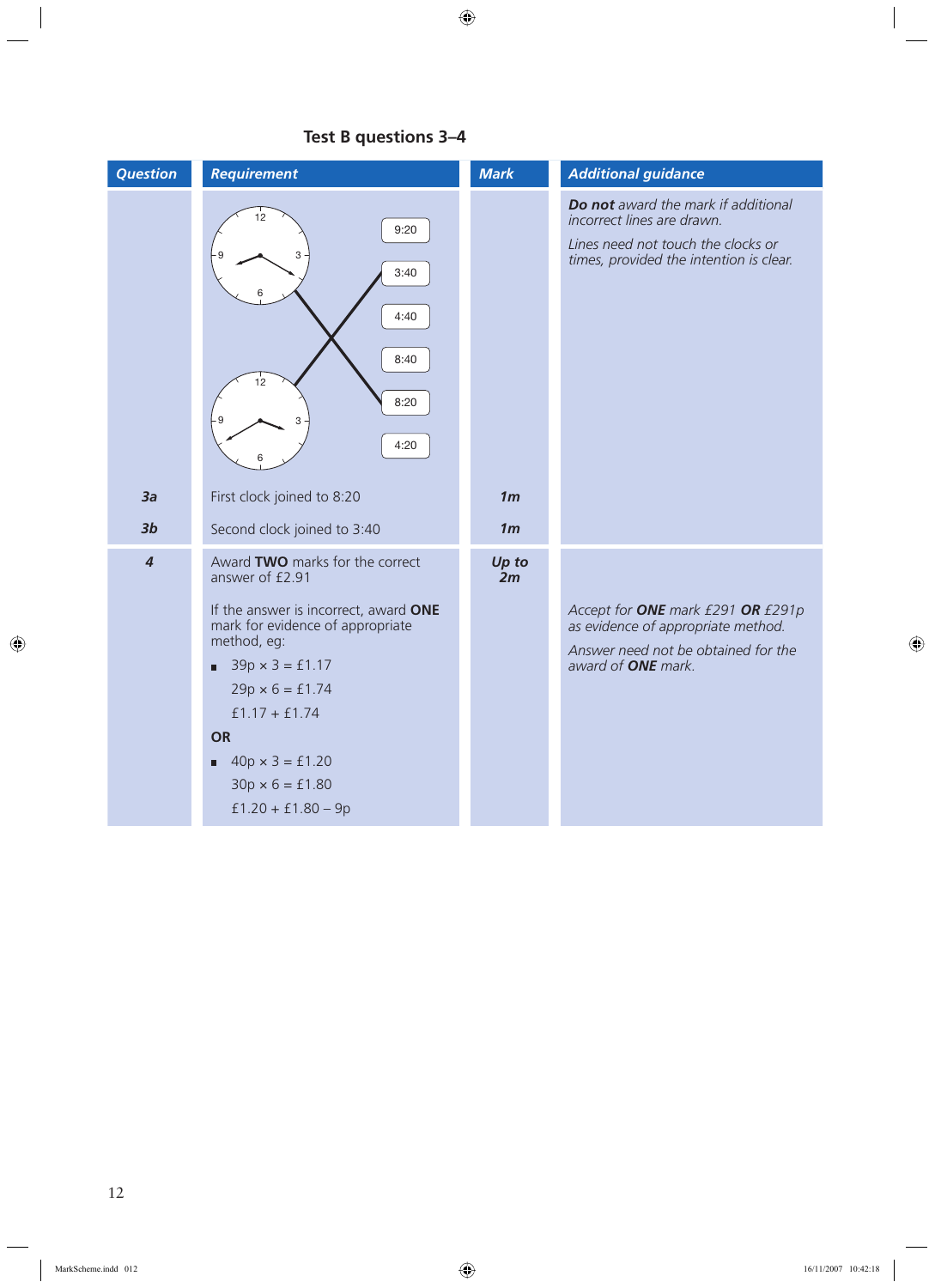| <b>Question</b> | <b>Requirement</b>                                                                                                                                                                                                                                                                                                                                                                                                                                                                                                                   | <b>Mark</b>          | <b>Additional guidance</b>                                                                                                                                                                                                                                                                                            |
|-----------------|--------------------------------------------------------------------------------------------------------------------------------------------------------------------------------------------------------------------------------------------------------------------------------------------------------------------------------------------------------------------------------------------------------------------------------------------------------------------------------------------------------------------------------------|----------------------|-----------------------------------------------------------------------------------------------------------------------------------------------------------------------------------------------------------------------------------------------------------------------------------------------------------------------|
| 5               | Nets ticked and crossed as shown:<br>$\boldsymbol{\mathsf{x}}$<br>×                                                                                                                                                                                                                                                                                                                                                                                                                                                                  | 1 <sub>m</sub>       | Accept alternative unambiguous<br>indications of the correct nets, eg nets<br>circled or crossed out.<br>Accept:                                                                                                                                                                                                      |
| 6a              | 30                                                                                                                                                                                                                                                                                                                                                                                                                                                                                                                                   | 1 <sub>m</sub>       |                                                                                                                                                                                                                                                                                                                       |
| 6b              | Three times circled as shown:<br>$\overline{c}$<br>10<br>11<br>$\frac{3}{\text{pm}}$<br>12<br>am<br>pm<br>pm<br>am<br>(noon)<br>pm                                                                                                                                                                                                                                                                                                                                                                                                   | 1 <sub>m</sub>       | Do not award the mark if additional<br>incorrect times are circled.<br>Accept alternative unambiguous<br>indications, eg times ticked, crossed or<br>underlined.                                                                                                                                                      |
| 7a              | £3.05                                                                                                                                                                                                                                                                                                                                                                                                                                                                                                                                | 1 <sub>m</sub>       |                                                                                                                                                                                                                                                                                                                       |
| 7b              | £3.50                                                                                                                                                                                                                                                                                                                                                                                                                                                                                                                                | 1 <sub>m</sub>       | Do not accept £3.5                                                                                                                                                                                                                                                                                                    |
| 8               | An explanation which recognises that<br>half of an even number is sometimes<br>an even number, eg:<br>'Every alternate even number gives<br>an even number when halved'<br>'Two even numbers make an even<br>number'<br>'Half of a multiple of 4 will always<br>$\blacksquare$<br>be even'<br>'Sometimes you get an even<br>$\blacksquare$<br>number'<br><b>OR</b><br>a counter-example demonstrating that<br>half of an even number can be an even<br>number, eg:<br>'Half of 8 is 4'<br>$'4 \div 2 = 2'$<br>П<br>'Double 10 is 20' | 1 <sub>m</sub><br>U1 | No mark is awarded for circling 'No'<br>alone.<br>Do not accept vague or incomplete<br>explanations, eg:<br>'It doesn't always work'<br>'It's always even'<br>П<br>'Half of $6$ is $3'$<br>'Two odds make an even'.<br>If 'Yes' is circled but a correct<br>unambiguous explanation is given, then<br>award the mark. |
|                 | 'Half 12 is 6 but half 6 is 3'.<br>П                                                                                                                                                                                                                                                                                                                                                                                                                                                                                                 |                      |                                                                                                                                                                                                                                                                                                                       |

### **Test B questions 5–8**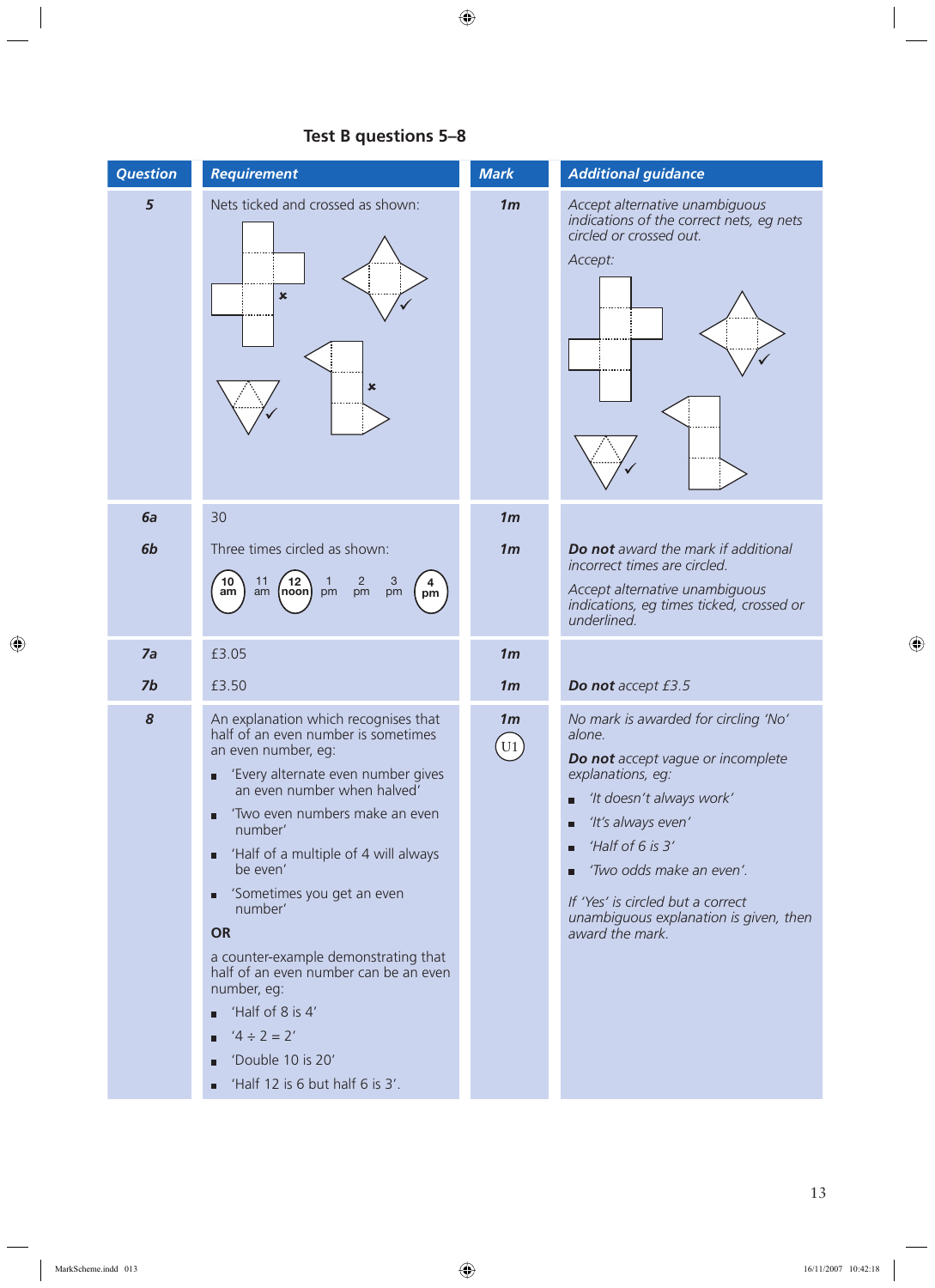| <b>Question</b> | <b>Requirement</b>                                                     | <b>Mark</b>                           | <b>Additional guidance</b>                                                                                   |
|-----------------|------------------------------------------------------------------------|---------------------------------------|--------------------------------------------------------------------------------------------------------------|
| $\overline{9}$  | Diagram completed as shown:<br>not<br>multiples of 9<br>multiples of 9 | 1 <sub>m</sub>                        | Accept recognisable misspellings.<br>Accept 'odd' for 'not even'.<br>Accept alternative unambiguous          |
|                 | 72<br>56<br>84<br>even<br>54<br>49<br>63                               | diagram.                              | indications, eg lines drawn from the<br>labels to the appropriate parts of the                               |
|                 | not even<br>75<br>45                                                   |                                       |                                                                                                              |
| 10              | Any two squares shaded, eg                                             | 1 <sub>m</sub><br>intention is clear. | Accept part shapes shaded provided the<br>Accept inaccuracies in shading provided<br>the intention is clear. |
| 11              | Diagram completed as shown:                                            | 1 <sub>m</sub>                        | Accept inaccuracies in shading provided<br>the intention is clear.                                           |

### **Test B questions 9–11**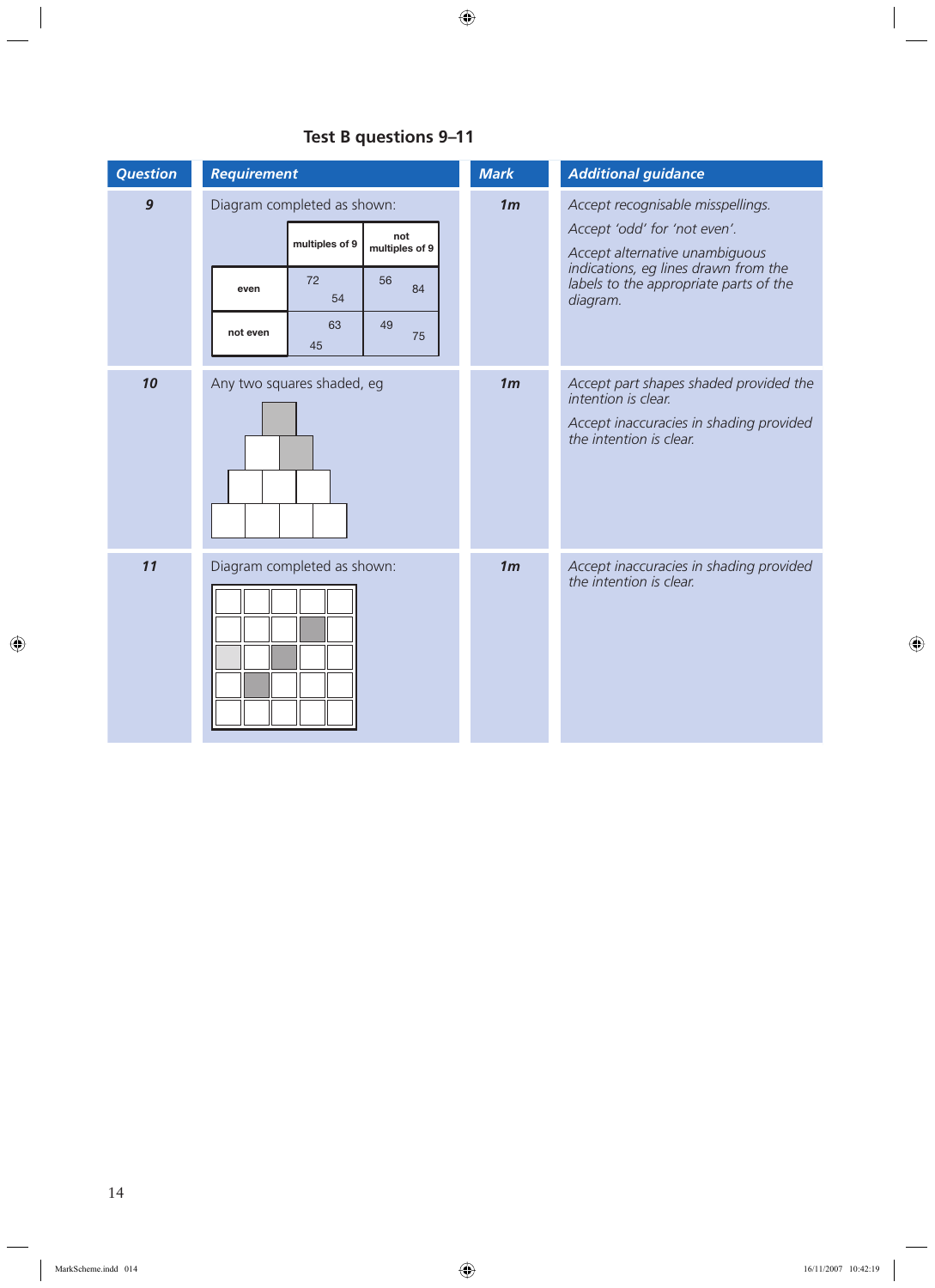| <b>Question</b> | <b>Requirement</b>                                                                                                                                                           | <b>Mark</b>               | <b>Additional guidance</b>                                                              |
|-----------------|------------------------------------------------------------------------------------------------------------------------------------------------------------------------------|---------------------------|-----------------------------------------------------------------------------------------|
| 12              | Award TWO marks for cards<br>completed as shown:                                                                                                                             | Up to<br>2m               | Do not accept any digit used more than<br>once.                                         |
|                 | $\sqrt{5}$<br>$\mathbf{3}$<br>8<br>$6\phantom{1}6$<br>$\,>$                                                                                                                  | $\left( \text{U1}\right)$ |                                                                                         |
|                 | $\mathsf{O}\xspace$<br>$\overline{2}$<br>$\overline{\mathbf{4}}$<br>1<br>$\,<$                                                                                               |                           |                                                                                         |
|                 | 9<br>$\overline{7}$<br>$\,>$                                                                                                                                                 |                           |                                                                                         |
|                 | <b>OR</b>                                                                                                                                                                    |                           |                                                                                         |
|                 | 8<br>$\sqrt{5}$<br>6<br>4<br>$\,>$                                                                                                                                           |                           |                                                                                         |
|                 | $\mathbf{3}$<br>$\mathbf 0$<br>$\overline{2}$<br>$\blacktriangleleft$<br>$\,<\,$                                                                                             |                           |                                                                                         |
|                 | 9<br>$\overline{7}$<br>$\,>$                                                                                                                                                 |                           |                                                                                         |
|                 | If the answer is incorrect, award<br><b>ONE</b> mark for any two inequalities<br>completed correctly <b>AND</b> no digit<br>repeated within the two correct<br>inequalities. |                           |                                                                                         |
| 13              | Diagram completed correctly as shown:<br>$\bigcirc$<br>$\bigcirc$<br>$\bigcirc$<br>$\bigcirc$<br>$\bigcirc$                                                                  | 1 <sub>m</sub>            | Accept alternative unambiguous<br>indications, eg squares shaded, ticked or<br>crossed. |
|                 | <b>OR</b><br>U<br>$\bigcirc$<br>$\bigcirc$<br>$\bigcirc$<br>$\bigcirc$                                                                                                       |                           |                                                                                         |
| 14              | Award TWO marks for the correct<br>answer of 76                                                                                                                              | Up to<br>2m               |                                                                                         |
|                 | If the answer is incorrect, award ONE<br>mark for evidence of appropriate<br>method, eg                                                                                      |                           | Answer need not be obtained for the<br>award of <b>ONE</b> mark.                        |
|                 | $44 \times 2 = 88$                                                                                                                                                           |                           |                                                                                         |
|                 | $88 - 12$                                                                                                                                                                    |                           |                                                                                         |

### **Test B questions 12–14**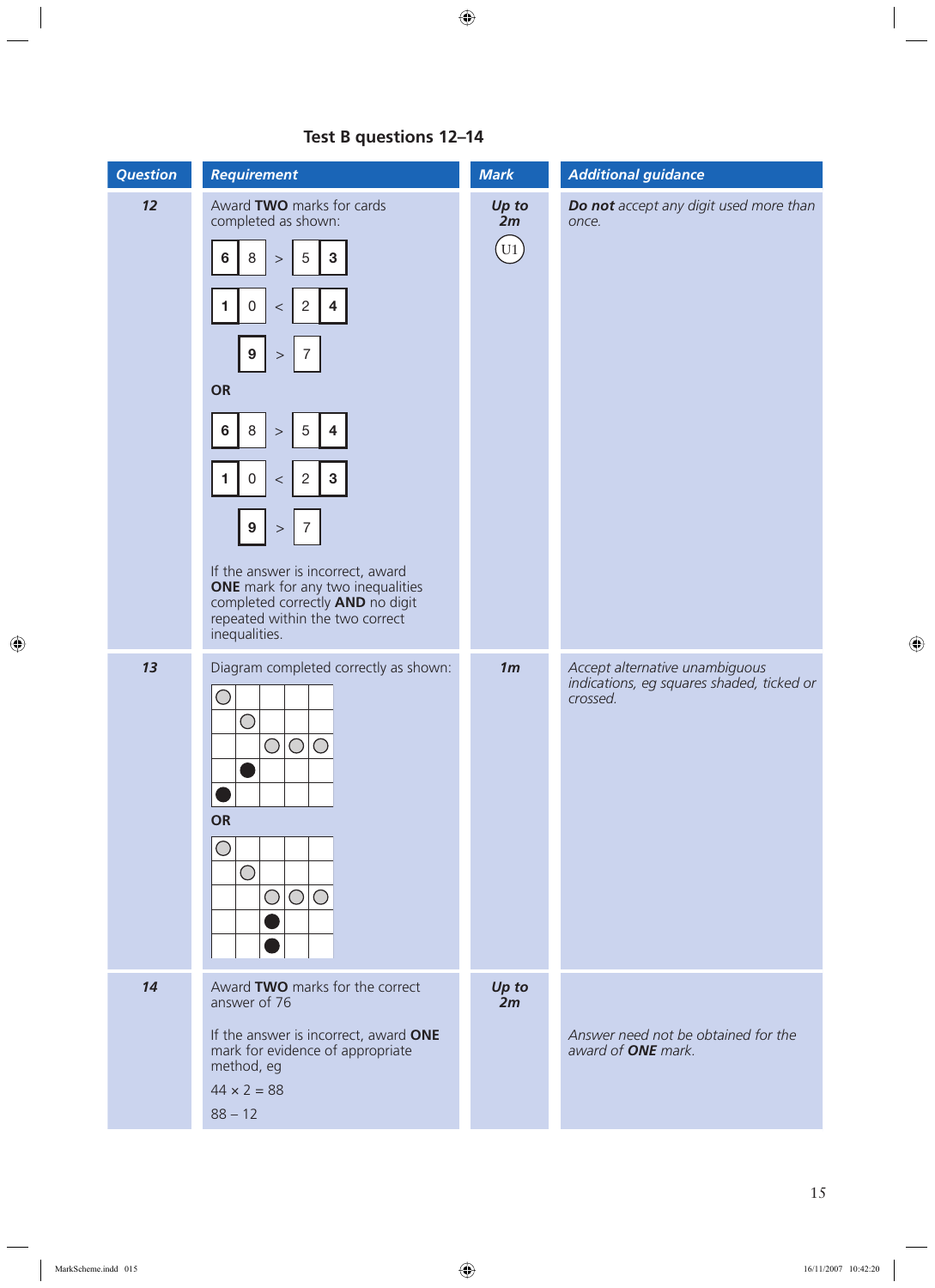### **Test B questions 15–19**

| <b>Question</b> | <b>Requirement</b>                                                                                                                                                                                                                                                                                               | <b>Mark</b>                 | <b>Additional guidance</b>                                                                                                                                                                                                                     |
|-----------------|------------------------------------------------------------------------------------------------------------------------------------------------------------------------------------------------------------------------------------------------------------------------------------------------------------------|-----------------------------|------------------------------------------------------------------------------------------------------------------------------------------------------------------------------------------------------------------------------------------------|
| 15a             | $\overline{7}$                                                                                                                                                                                                                                                                                                   | 1 <sub>m</sub>              |                                                                                                                                                                                                                                                |
| 15 <sub>b</sub> | 12                                                                                                                                                                                                                                                                                                               | 1 <sub>m</sub>              |                                                                                                                                                                                                                                                |
| 16              | Award TWO marks for the correct<br>answer of £33.75<br>If the answer is incorrect, award ONE<br>mark for evidence of appropriate<br>method, eg:<br>Ben: £15<br>Nisha: $£15 - £7 = £8$<br>Emily: $£8 + £2.75 = £10.75$<br>$f15 + f8 + f10.75$<br><b>OR</b><br>$15 + (15 - 7) + (15 - 7 + 2.75)$<br>$\blacksquare$ | Up to<br>2m<br>$\boxed{U1}$ | Accept for ONE mark £3375 OR<br>£3375p as evidence of appropriate<br>method.<br>Answer need not be obtained for the<br>award of <b>ONE</b> mark.                                                                                               |
| 17a             | Answer in the range 1.85 to 1.95<br>exclusive.                                                                                                                                                                                                                                                                   | 1 <sub>m</sub>              |                                                                                                                                                                                                                                                |
| 17 <sub>b</sub> | 1.8                                                                                                                                                                                                                                                                                                              | 1 <sub>m</sub>              |                                                                                                                                                                                                                                                |
| 18              | Award TWO marks for the correct<br>answer of 13<br>If the answer is incorrect, award ONE<br>mark for evidence of appropriate<br>method, eg<br>$500 \div 15 = 33$<br>$500 \div 25 = 20$<br>$33 - 20$                                                                                                              | Up to<br>2m                 | Award ONE mark for an answer of<br>13 $\frac{1}{3}$ OR 13.3 OR 13.3 OR 13.33, etc.<br>Award ONE mark for sight of 20 AND<br>33 with no evidence of an incorrect<br>method.<br>Answer need not be obtained for the<br>award of <b>ONE</b> mark. |
| 19              | 58.906                                                                                                                                                                                                                                                                                                           | 1 <sub>m</sub>              | Accept 58.9 OR 58.91<br>Do not accept 59<br>Do not accept -58.906                                                                                                                                                                              |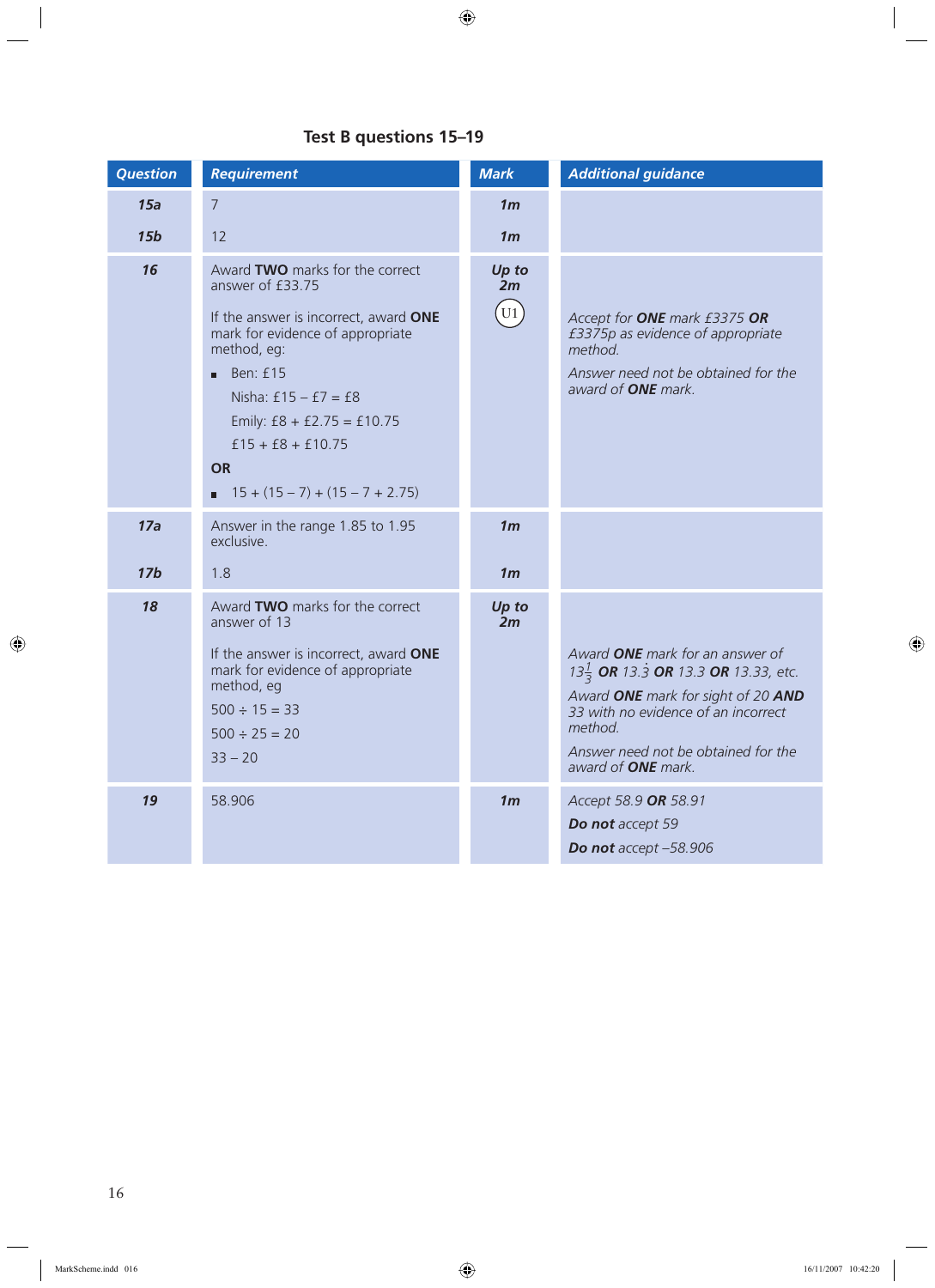### **Test B questions 20–21**

| <b>Question</b> | <b>Requirement</b>                                                                                                                                                                       | <b>Mark</b>    | <b>Additional guidance</b>                                                                                                                                                                                                           |
|-----------------|------------------------------------------------------------------------------------------------------------------------------------------------------------------------------------------|----------------|--------------------------------------------------------------------------------------------------------------------------------------------------------------------------------------------------------------------------------------|
| 20              | Award TWO marks for boxes ticked<br>and crossed as shown:<br>$\mathbf{x}$<br>$\pmb{\times}$<br>If the answer is incorrect, award ONE<br>mark for any three boxes correctly<br>completed. | Up to<br>2m    | Accept alternative unambiguous<br>indications such as $Y$ or $N$ .<br>For TWO marks accept:                                                                                                                                          |
| 21a             | Two vertices joined as shown:<br>B<br><b>OR</b><br>B                                                                                                                                     | 1 <sub>m</sub> | Accept slight inaccuracies in drawing,<br>provided the intention is clear.<br>Accept two lines if both are correct.                                                                                                                  |
| 21b             | B<br><b>OR</b><br>B<br>OR                                                                                                                                                                | 1 <sub>m</sub> | Accept slight inaccuracies in drawing,<br>provided the intention is clear.<br>Accept more than one line if all are<br>correct.<br>Accept a line perpendicular to AB,<br>drawn from one vertex, which meets or<br>crosses AB, eg<br>в |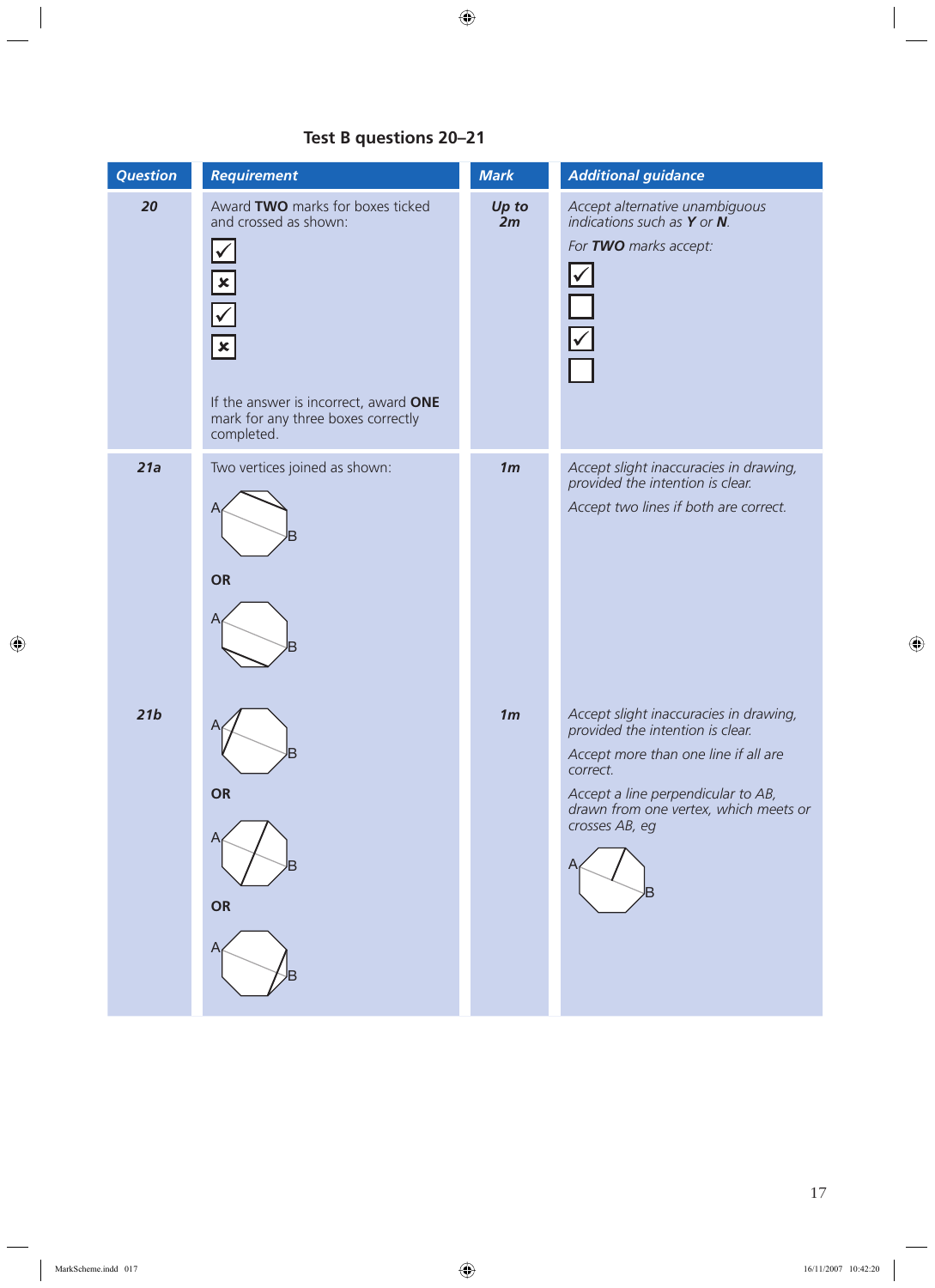### **Test B questions 22–24**

| <b>Question</b> | <b>Requirement</b>                                                                                                                                                                                                                                             | <b>Mark</b>                       | <b>Additional guidance</b>                                                                                                                 |
|-----------------|----------------------------------------------------------------------------------------------------------------------------------------------------------------------------------------------------------------------------------------------------------------|-----------------------------------|--------------------------------------------------------------------------------------------------------------------------------------------|
| 22              | Award TWO marks for the correct<br>answer of 8010                                                                                                                                                                                                              | Up to<br>2m                       | Accept 178 for TWO marks.                                                                                                                  |
|                 | If the answer is incorrect, award ONE<br>mark for evidence of appropriate<br>method, eg:                                                                                                                                                                       | $\overline{U1}$                   | Accept for ONE mark 7965 OR 177 as<br>evidence of appropriate method.                                                                      |
|                 | $8000 \div 45 =$ wrong number<br>then wrong number rounded to<br>the nearest whole number                                                                                                                                                                      |                                   |                                                                                                                                            |
|                 | <b>OR</b><br>a 'trial and improvement' method,<br>eg<br>$150 \times 45 = 6750$<br>$200 \times 45 = 9000$<br>$175 \times 45 = 7875$                                                                                                                             |                                   | A 'trial and improvement' method must<br>show evidence of improvement.<br>Answer need not be obtained for the<br>award of <b>ONE</b> mark. |
| 23a             | 33                                                                                                                                                                                                                                                             | 1 <sub>m</sub>                    | Accept $3 \times 11$                                                                                                                       |
| 23 <sub>b</sub> | 16                                                                                                                                                                                                                                                             | 1 <sub>m</sub><br>$\overline{U1}$ | Accept $19 - 3$                                                                                                                            |
| 24              | Award TWO marks for the correct<br>answer of 54<br>If the answer is incorrect, award ONE<br>mark for evidence of appropriate<br>method, eg:<br>$72 \div 4 = 18$<br>$18 \div 2 = 9$<br>$(18 \times 2) + (9 \times 2)$<br><b>OR</b><br>$\blacksquare$ 72 ÷ 4 × 3 | Up to<br>2m<br>U1                 | Answer need not be obtained for the<br>award of <b>ONE</b> mark.                                                                           |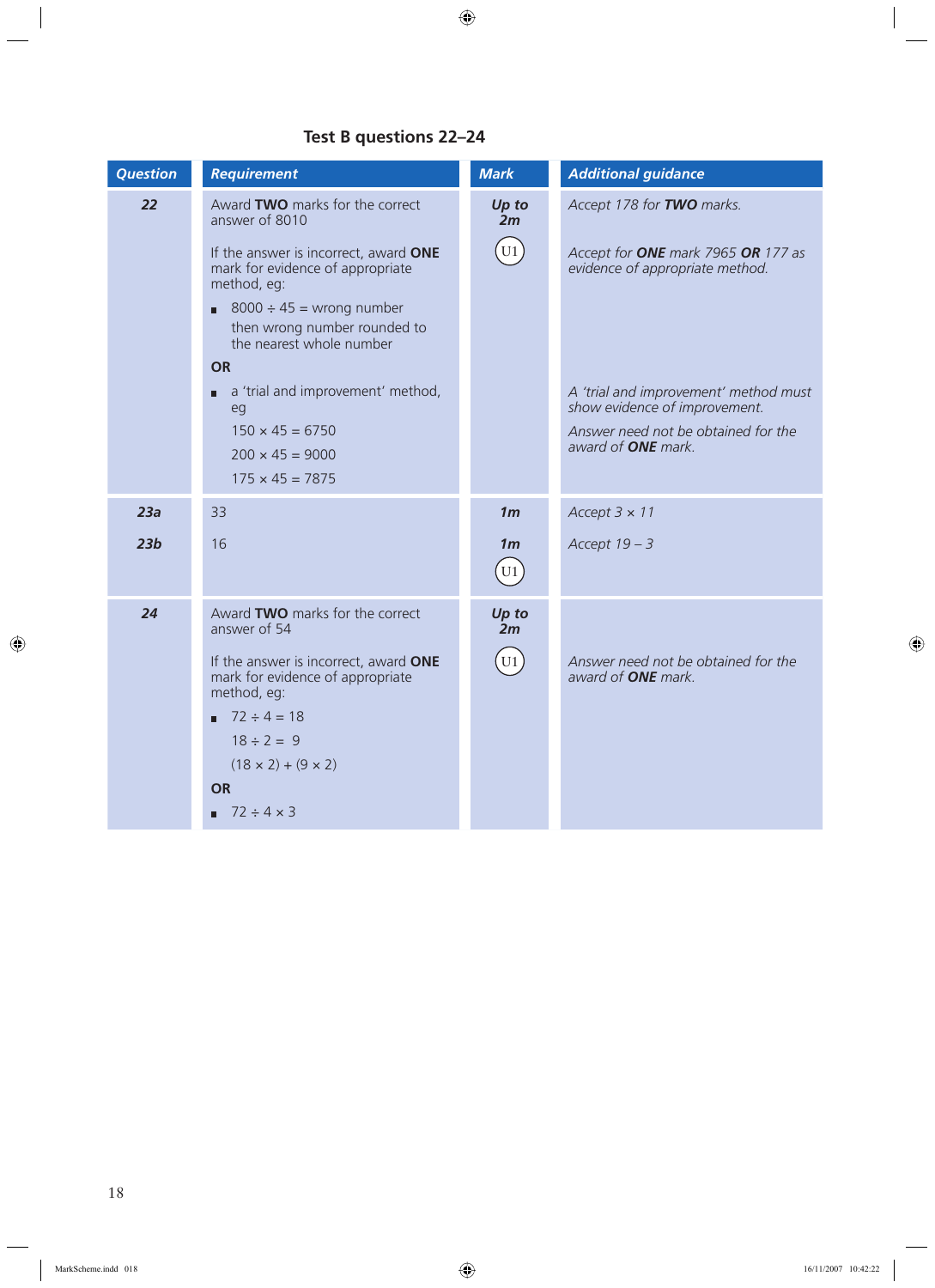# **Mark scheme for the mental mathematics test**

#### **Applying the mark scheme**

Please note that pupils will not be penalised if they record any information given in the question or show their working. Markers will ignore any annotation, even if in the answer space, and mark only the answer. Markers will accept an unambiguous answer written in the stimulus box, or elsewhere on the page.

Full mark scheme information is given on page 21. In addition, a 'quick reference' mark scheme is provided on page 20. This is presented in a similar format to the pupil's answer sheet.

#### **General guidance**

The general guidance for marking the written tests also applies to marking the mental mathematics test. In addition, the following principles apply.

- 1. Unless stated otherwise in the mark scheme, accept answers written in words, or a combination of words and figures.
- 2. Where units are specified, they are given on the answer sheet. Pupils are not penalised for writing in the units again.
- 3. Where answers are required to be ringed, do not accept if more than one answer is ringed, unless it is clear which is the pupil's intended answer. Accept also any other way of indicating the correct answer, eg underlining.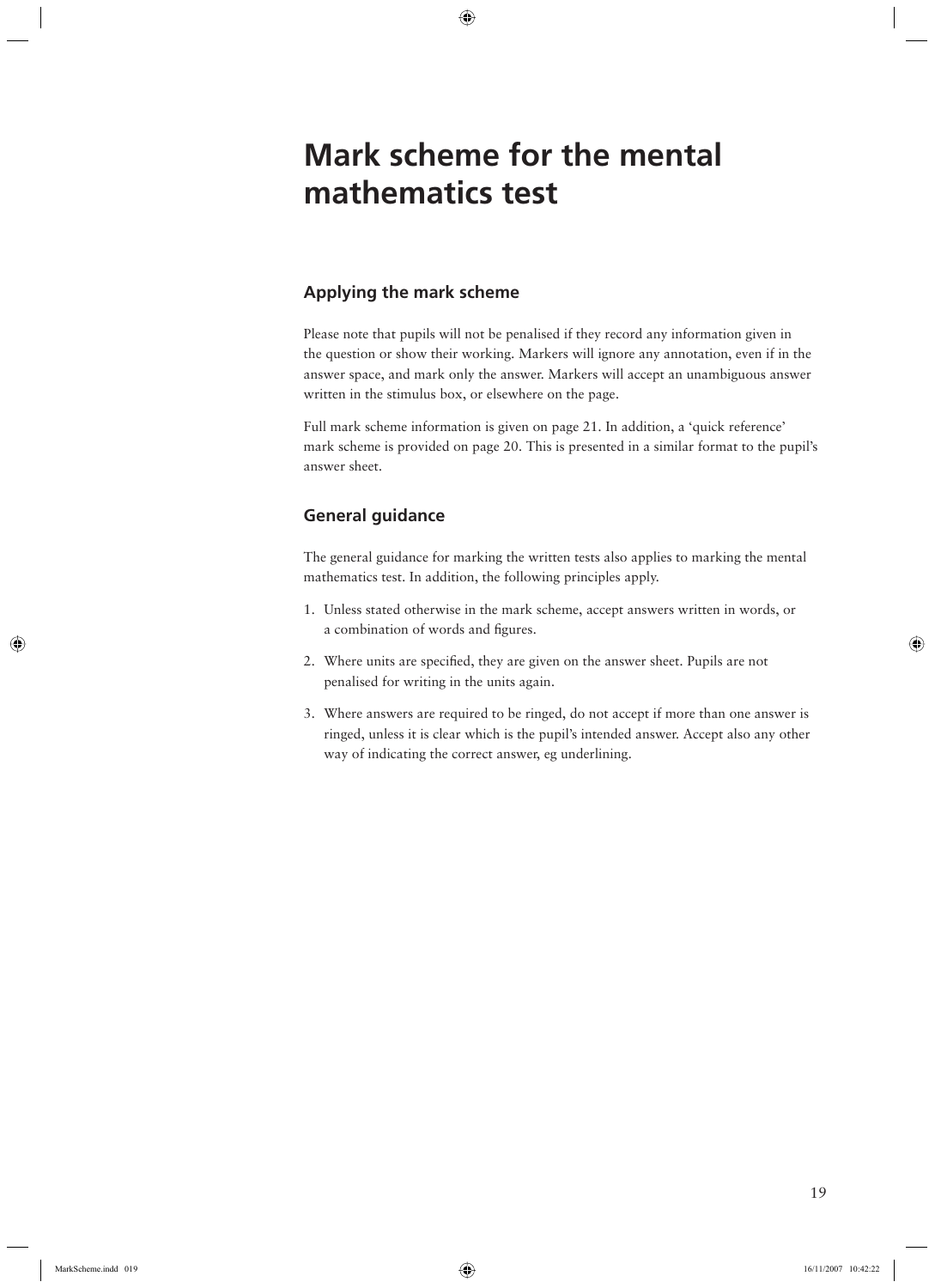# **Mental mathematics 2008 quick reference mark scheme**

#### **Practice question**



| 11 | (0.24)<br>0.14<br>0.44 | 0.34<br>0.54                               |
|----|------------------------|--------------------------------------------|
| 12 | 90                     |                                            |
| 13 | 10.5                   | Accept equivalent<br>fractions or decimals |
| 14 | 110 $cm2$              |                                            |
| 15 | 50                     |                                            |

**Time: 15 seconds**

| 16 | 320  |      |  |
|----|------|------|--|
| 17 | 50   |      |  |
| 18 | 1500 |      |  |
| 19 | 0.45 |      |  |
| 20 | £    | 3.50 |  |

**Time: 10 seconds**

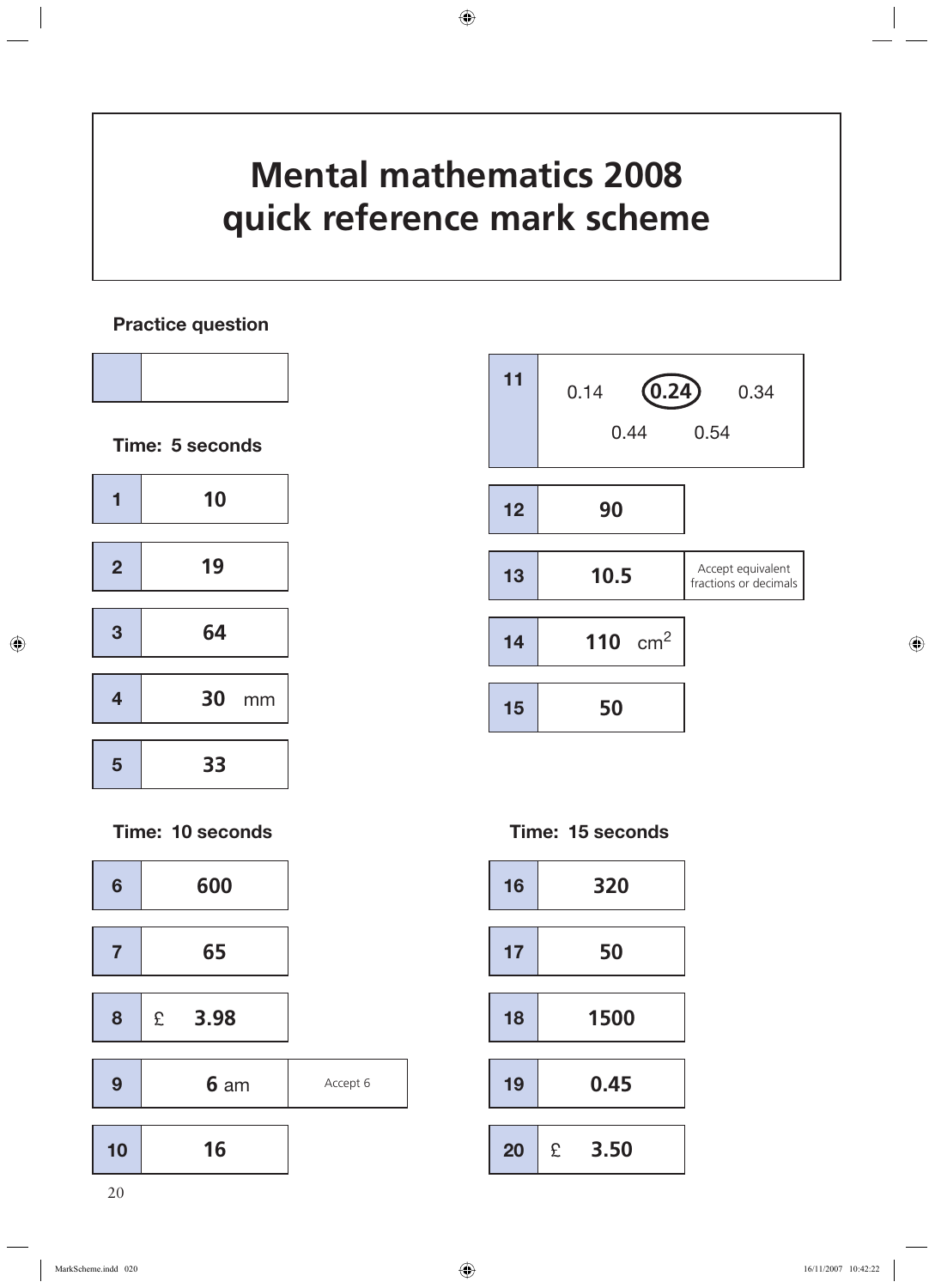| <b>Question</b>            | <b>Requirement</b>                   | <b>Mark</b>    | <b>Additional guidance</b>                                                                                                                                                  |
|----------------------------|--------------------------------------|----------------|-----------------------------------------------------------------------------------------------------------------------------------------------------------------------------|
| $\boldsymbol{\mathcal{I}}$ | 10                                   | 1 <sub>m</sub> |                                                                                                                                                                             |
| $\overline{2}$             | 19                                   | 1 <sub>m</sub> |                                                                                                                                                                             |
| $\overline{\mathbf{3}}$    | 64                                   | 1 <sub>m</sub> |                                                                                                                                                                             |
| $\boldsymbol{4}$           | 30mm                                 | 1 <sub>m</sub> |                                                                                                                                                                             |
| $\overline{5}$             | 33                                   | 1 <sub>m</sub> |                                                                                                                                                                             |
| $6\phantom{1}$             | 600                                  | 1 <sub>m</sub> |                                                                                                                                                                             |
| $\overline{z}$             | 65                                   | 1 <sub>m</sub> |                                                                                                                                                                             |
| $\boldsymbol{8}$           | £3.98                                | 1 <sub>m</sub> |                                                                                                                                                                             |
| $\boldsymbol{9}$           | 6am                                  | 1 <sub>m</sub> | Accept 6                                                                                                                                                                    |
| 10                         | 16                                   | 1 <sub>m</sub> |                                                                                                                                                                             |
| 11                         | 0.24<br>0.14<br>0.34<br>0.44<br>0.54 | 1 <sub>m</sub> | Accept any other way of indicating the<br>answer, eg underlining.<br><b>Do not</b> accept if more than one answer<br>is indicated unless the pupil's intention<br>is clear. |
| 12                         | 90                                   | 1 <sub>m</sub> |                                                                                                                                                                             |
| 13                         | 10.5                                 | 1 <sub>m</sub> | Accept equivalent fractions or decimals.                                                                                                                                    |
| 14                         | $110 \text{ cm}^2$                   | 1 <sub>m</sub> |                                                                                                                                                                             |
| 15                         | 50                                   | 1 <sub>m</sub> |                                                                                                                                                                             |
| 16                         | 320                                  | 1 <sub>m</sub> |                                                                                                                                                                             |
| 17                         | 50                                   | 1m             |                                                                                                                                                                             |
| 18                         | 1500                                 | 1 <sub>m</sub> |                                                                                                                                                                             |
| 19                         | 0.45                                 | 1 <sub>m</sub> |                                                                                                                                                                             |
| 20                         | £3.50                                | 1 <sub>m</sub> |                                                                                                                                                                             |

### **Mental mathematics questions 1–20**